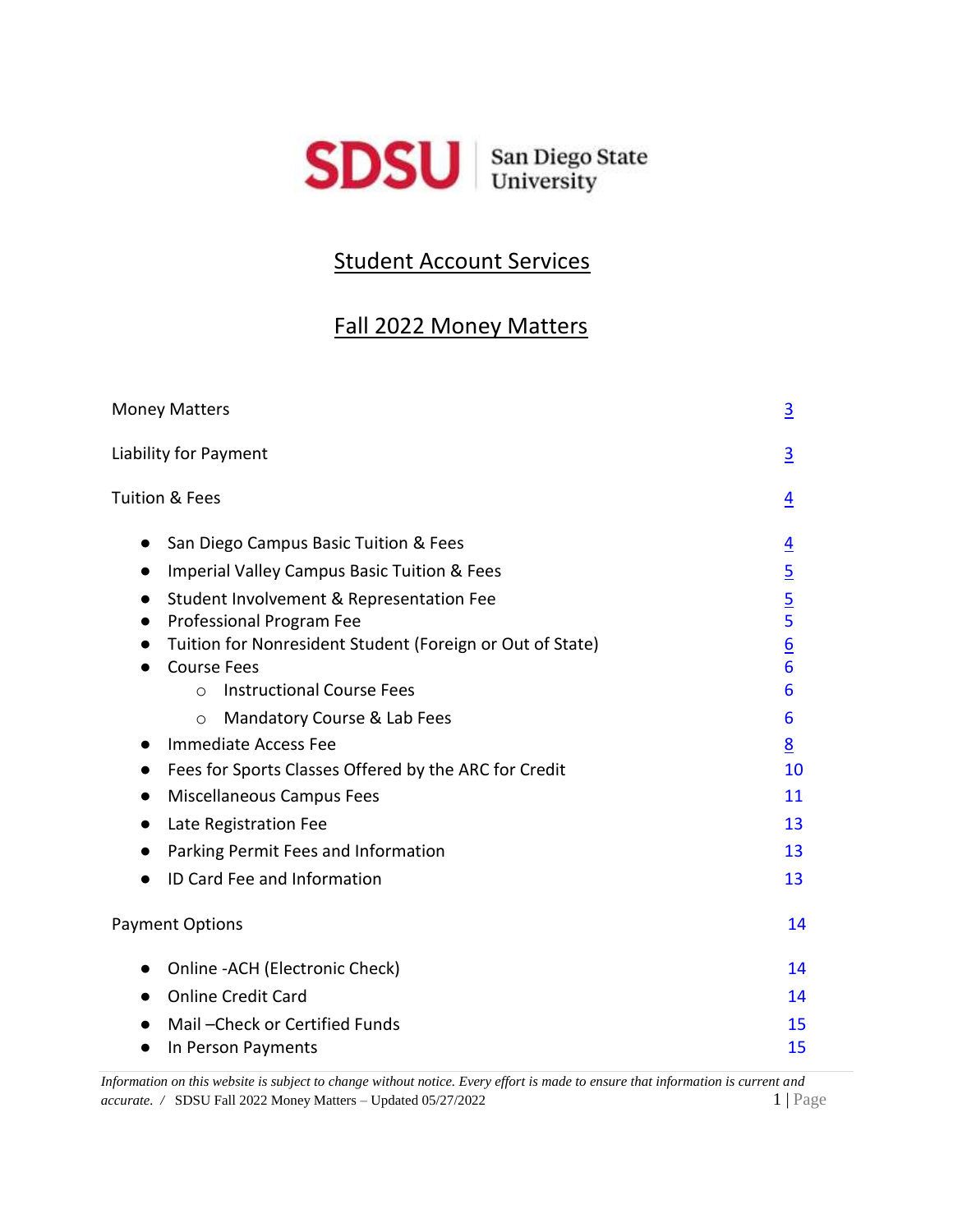| <b>Wire Transfer Payments</b>                                         | 15                     |
|-----------------------------------------------------------------------|------------------------|
| <b>Basic Tuition Installment Plan</b>                                 | <u>15</u>              |
| Out of State & Foreign Tuition Installment Plan<br><b>Fee Waivers</b> | $\underline{16}$<br>17 |
| Financial Aid Tuition and Fee Payment Postponement<br>$\bullet$       | <u>18</u>              |
| Disbursement of Financial Aid and Scholarship Funds                   | 18                     |
| Notification and Schedule<br>$\bullet$                                | 18                     |
| Receiving your Funds<br>$\bullet$                                     | 19                     |
| Parent Loans<br>$\bullet$                                             | 19                     |
| View Disbursement Information                                         | 19                     |
| Refunds of Non-Financial Aid Funds                                    | 20                     |
| <b>Refund Policy</b><br>$\bullet$                                     | 20                     |
| Return to Title IV<br>$\bullet$                                       | 21                     |
| <b>Full Refund</b><br>$\bullet$                                       | 21                     |
| Tuition and Fees Prorated Refund Schedule<br>$\bullet$                | 21                     |
| Student Parking Fee Refund Schedule<br>$\bullet$                      | 24                     |
| <b>Appeals Process</b>                                                | 24                     |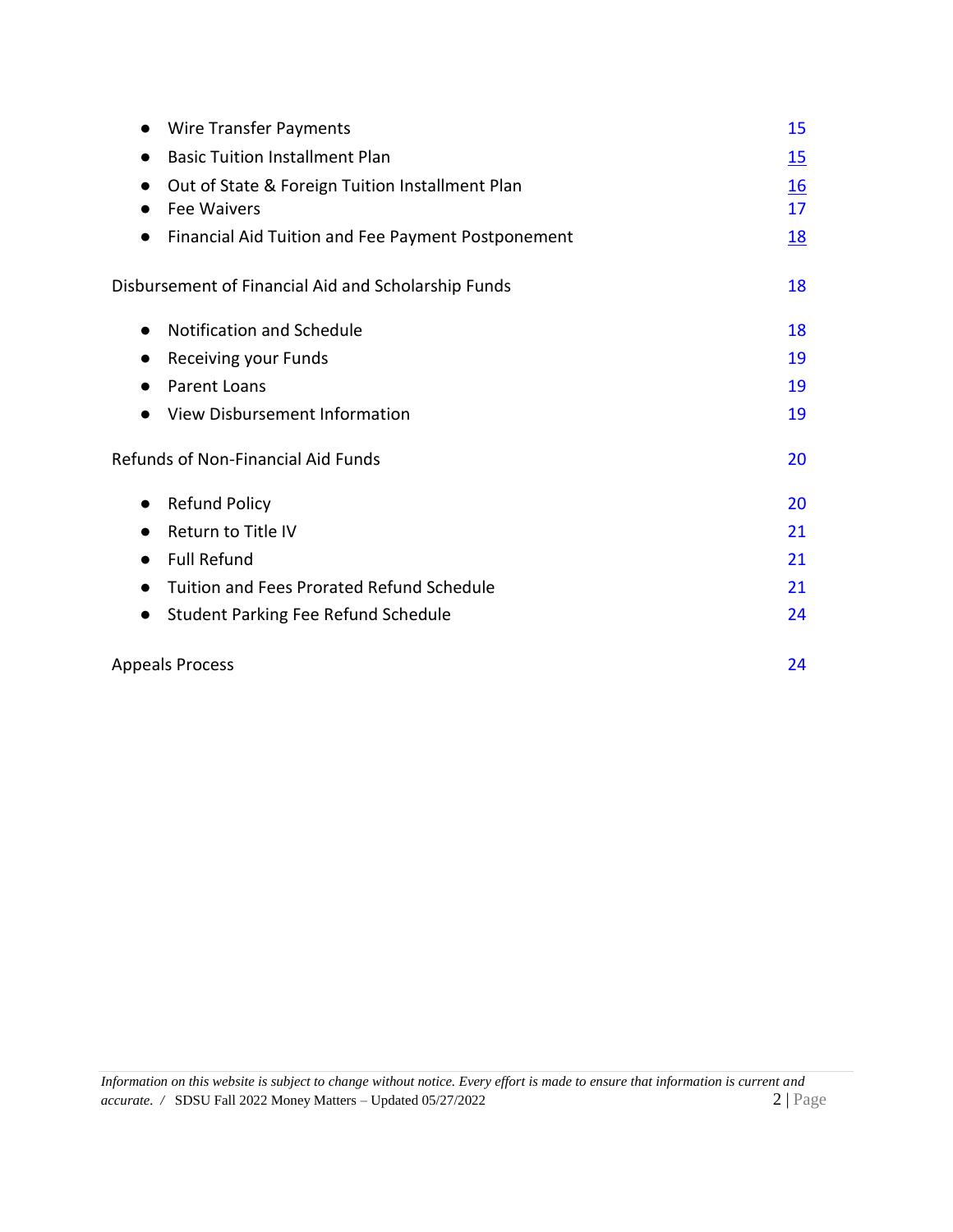# **Fall 2022 Money Matters**

<span id="page-2-0"></span>**The CSU makes every effort to keep student costs to a minimum. Fees listed in published schedules or student accounts may need to be increased when public funding is inadequate. Therefore, CSU must reserve the right, even after fees are initially charged or initial fee payments are made, to increase or modify any listed fees. All listed fees, other than mandatory system wide fees, are subject to change without notice, until the date when instruction for a particular semester or quarter has begun. All CSU listed fees should be regarded as estimates that are subject to change upon approval by the Board of Trustees, the Chancellor, or the Presidents, as appropriate. Changes in mandatory system wide fees will be made in accordance with the requirements of the Working Families Student Fee Transparency and Accountability Act (Sections 66028 -66028.6 of the Education Code).**

Students will be liable for amounts that become due as a result of such change.

### **Transition to my.SDSU**

SDSU is transitioning to a singular portal: [my.SDSU](https://my.sdsu.edu/) that will streamline the enrollment, registration, financial aid and student accounts processes. In addition to this change, SDSU will move to a "post-pay model" for paying Basic Tuition & Fees. This means you will now pay basic tuition & fees in [my.SDSU](https://my.sdsu.edu/) *after* you have enrolled in fall 2022 classes.

Registration for fall 2022 will still take place in Webportal, however the payment of your Basic Tuition and Fees (including Non-resident Tuition and Professional Program Fees) will take place in my.SDSU.

**The due date for all [Basic Tuition and](https://bfa.sdsu.edu/financial/student/tuition) [Fees](https://bfa.sdsu.edu/financial/student/tuition) will be August, 15, 2022.** Students who fail to pay their Basic Tuition and Fees (including Non-resident Tuition and Professional Program Fees) will be canceled from their fall 2022 enrollment on August  $16^{\text{th}}$ .

To avoid enrollment cancellation, students must pay their Basic Tuition and Fees in full, enroll in a tuition payment plan, or have their 3rd Party documentation submitted to Student Account Services.

Students who register from August 15 through add/drop, will have a due date of 3 days following their enrollment, and will be canceled 3 days following the add/drop date.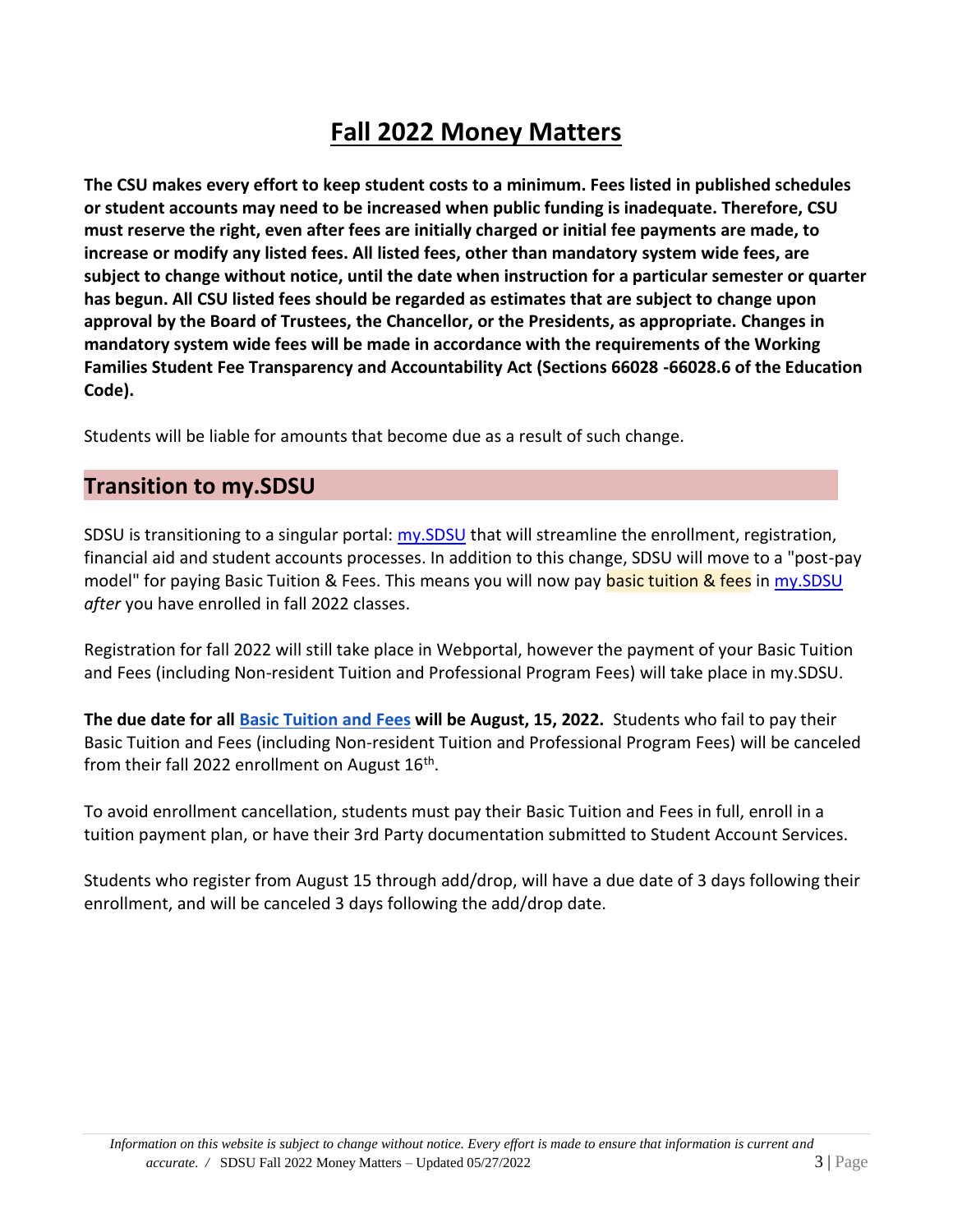| <b>FALL 2022</b>                   |                                         |                          |  |  |
|------------------------------------|-----------------------------------------|--------------------------|--|--|
| <b>Registration Period</b>         | Due Date                                | <b>Cancellation Date</b> |  |  |
| April 15 thru August 14            | August 15 <sup>(a)</sup>                | August 16 <sup>(b)</sup> |  |  |
| August 15 thru Add/Drop            | 3 days after enrollment                 | 3 days after Add/Drop    |  |  |
| Late Registration (after Add/Drop) | Pre-pay (manual process) <sup>(c)</sup> | N/A                      |  |  |

All Cashier Holds must be cleared prior to paying for registration. Payments to clear financial holds must be made by cash, debit cards, money order, or certified check. Inquire at Student Account Services for more information.

### **Liability of Payment**

It is the student's responsibility to be aware of total fees due whether or not an invoice is received.

Students with an approved Petition for Late Schedule Adjustment must pay, in addition to the \$20.00 late add fee, any fees that may be due as a result of the added units. For example, if a student is currently enrolled in 6 units and has an approved Petition to add 3 additional units, in addition to the \$20.00 late fee, the fees for the difference between part-time and full-time fees are due BEFORE the [Office of the Registrar](http://www.sdsu.edu/registrar) will process the add request.

Please note: Dropping a class after the schedule adjustment deadline (based on approved Petition only) does not reduce your fee liability. If you are enrolled in 9 units and drop 3 units, you will still be liable for full-time Basic Tuition and Fees.

Students submitting authorization to bill a third party for their Basic Tuition and Fees will be held responsible for payment if the third party agency fails to pay. According to Title 5, of the California Code of Regulations, Sections 42380 and 42381, should a student or former student fail to pay any debt owed to the institution, the institution may "withhold permission to register, to use facilities for which a fee is authorized to be charged, to receive services, materials, food or merchandise or any combination of the above from any person owing a debt" until the debt is paid.

Prospective students who register for courses offered by the university are obligated for the payment of Basic Tuition and Fees associated with registration for those courses. Failure to cancel registration in any course for an academic term prior to the first day of the academic term gives rise to an obligation to pay Basic Tuition and Fees including any amounts due for the reservation of space in the course.

### **Basic Tuition and Fees**

<span id="page-3-0"></span>Basic Tuition and Fees are required of all students. Nonresident and Graduate Business students pay the Basic Tuition and Fees as listed below and additional per unit tuition and fees (see Professional Business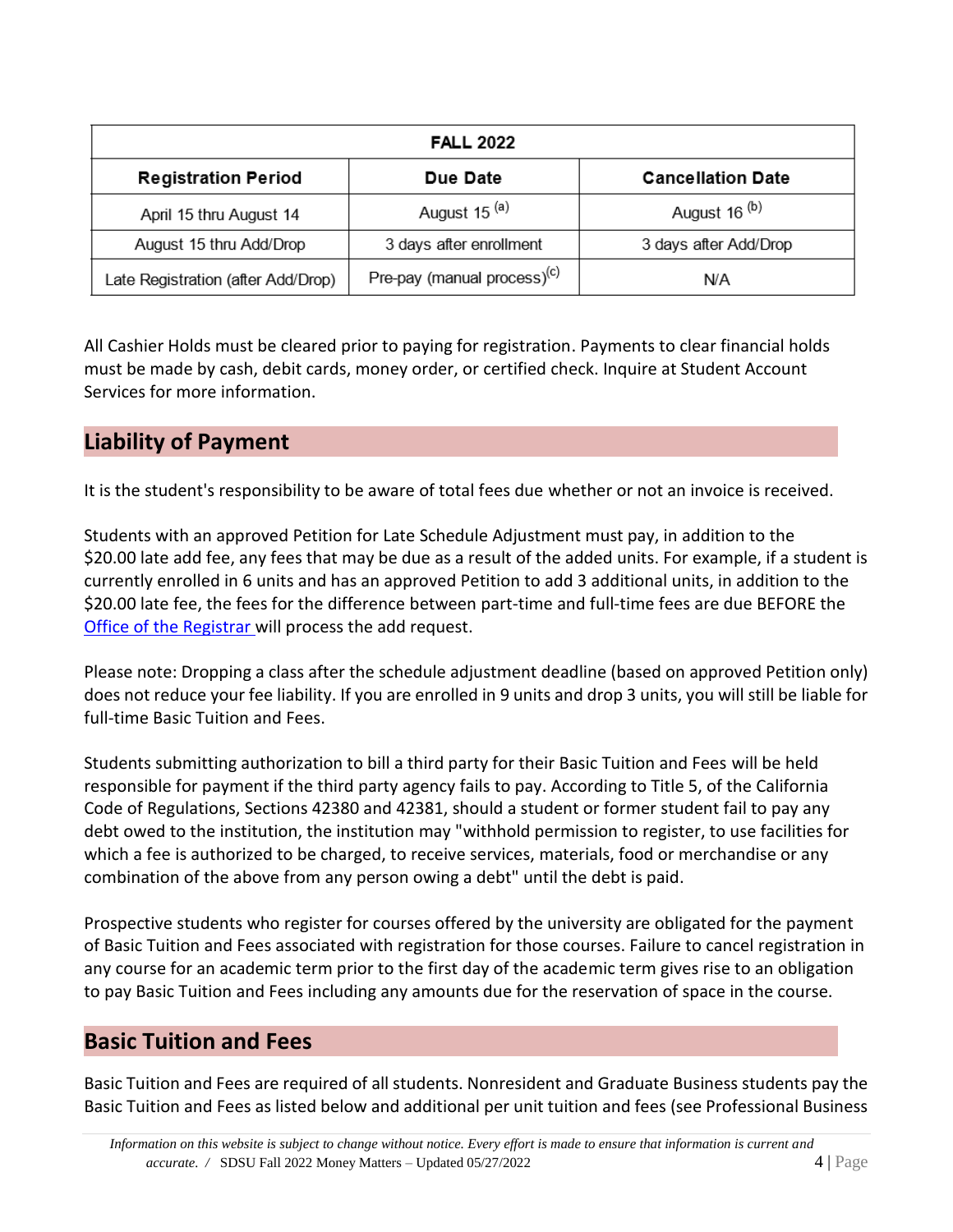Fee and Nonresident Tuition sections below).

\*Campus fees are determined by your home campus (the campus to which you were admitted). If you transfer from one campus to another, you will be subject to your new home campus fees.

#### **Thesis extension, other zero unit courses and half unit courses are charged as one unit for fee purposes. Auditors pay the same fee as students carrying courses for credit.**

#### <span id="page-4-0"></span>**San Diego Campus Fall 2022 Basic Tuition and Fees**

**(Nonresident and Graduate Business students are charged an additional amount)**

|                                              | Under-<br>Graduate<br>Part-Time | Under-<br>Graduate<br><b>Full-Time</b> | <b>Teacher</b><br><b>Credential</b><br>Part-Time | <b>Teacher</b><br><b>Credential</b><br><b>Full-Time</b> | Graduate<br>Part-Time | Graduate<br><b>Full-Time</b> | Ed<br><b>Doctoral</b> | Physical<br><b>Therapy</b><br><b>Doctoral</b> |
|----------------------------------------------|---------------------------------|----------------------------------------|--------------------------------------------------|---------------------------------------------------------|-----------------------|------------------------------|-----------------------|-----------------------------------------------|
| <b>Basic Tuition</b>                         | 1,665                           | 2,871                                  | 1,932                                            | 3,330                                                   | 2,082                 | 3,588                        | 5,919                 | 8,598                                         |
| Student Body<br>Association Fee*             | 35                              | 35                                     | 35                                               | 35                                                      | 35                    | 35                           | 35                    | 35                                            |
| <b>Student Body</b><br>Center Fee*           | 432                             | 432                                    | 432                                              | 432                                                     | 432                   | 432                          | 432                   | 432                                           |
| Health Facility Fee*                         | 25                              | 25                                     | 25                                               | 25                                                      | 25                    | 25                           | 25                    | 25                                            |
| <b>Health &amp; Wellness</b><br>Fee*         | 215                             | 215                                    | 215                                              | 215                                                     | 215                   | 215                          | 215                   | 215                                           |
| Library Service Fee*                         | 25                              | 25                                     | 25                                               | 25                                                      | 25                    | 25                           | 25                    | 25                                            |
| Instructionally<br><b>Related Activities</b> | 256                             | 256                                    | 256                                              | 256                                                     | 256                   | 256                          | 256                   | 256                                           |
| <b>Student Success</b><br>Fee*               | 228                             | 228                                    | 228                                              | 228                                                     | 228                   | 228                          | 228                   | 228                                           |
| Total:                                       | \$2,881                         | \$4,087                                | \$3,148                                          | \$4,546                                                 | \$3,298               | \$4,804                      | \$7,135               | \$9,814                                       |

<span id="page-4-1"></span>

[\\*Campus Fees](https://bfa.sdsu.edu/financial/student/campusfees) Part Time – (0-6 units) Full Time – (6.1 + units)

### **Imperial Valley Campus Fall 2022 Basic Tuition and Fees**

#### **(Nonresident and Graduate Business students are charged an additional amount)**

|                                            | Under-<br>Graduate<br>Part-Time | Under-<br>Graduate<br><b>Full-Time</b> | <b>Teacher</b><br><b>Credential</b><br>Part-Time | <b>Teacher</b><br><b>Credential</b><br><b>Full-Time</b> | Graduate<br>Part-Time | Graduate<br><b>Full-Time</b> | Ed<br><b>Doctoral</b> | Physical<br>Therapy<br><b>Doctoral</b> |
|--------------------------------------------|---------------------------------|----------------------------------------|--------------------------------------------------|---------------------------------------------------------|-----------------------|------------------------------|-----------------------|----------------------------------------|
| <b>Basic Tuition</b>                       | 1,665                           | 2,871                                  | 1,932                                            | 3,330                                                   | 2,082                 | 3,588                        | 5,919                 | 8,598                                  |
| Student Body<br>Association<br>Fee*        | 65                              | 65                                     | 65                                               | 65                                                      | 65                    | 65                           | 65                    | 65                                     |
| Student<br>Union Fee*                      | 24                              | 24                                     | 24                                               | 24                                                      | 24                    | 24                           | 24                    | 24                                     |
| Health<br>Facility Fee*                    | 3                               | 3                                      | 3                                                | 3                                                       | 3                     | 3                            | 3                     | 3                                      |
| Health &<br>Wellness<br>Fee*               | 215                             | 215                                    | 215                                              | 215                                                     | 215                   | 215                          | 215                   | 215                                    |
| Instructionall<br>y Related<br>Activities* | 118.50                          | 118.50                                 | 118.50                                           | 118.50                                                  | 118.50                | 118.50                       | 118.50                | 118.50                                 |

 *Information on this website is subject to change without notice. Every effort is made to ensure that information is current and accurate. /* SDSU Fall 2022 Money Matters – Updated 05/27/20225 | Page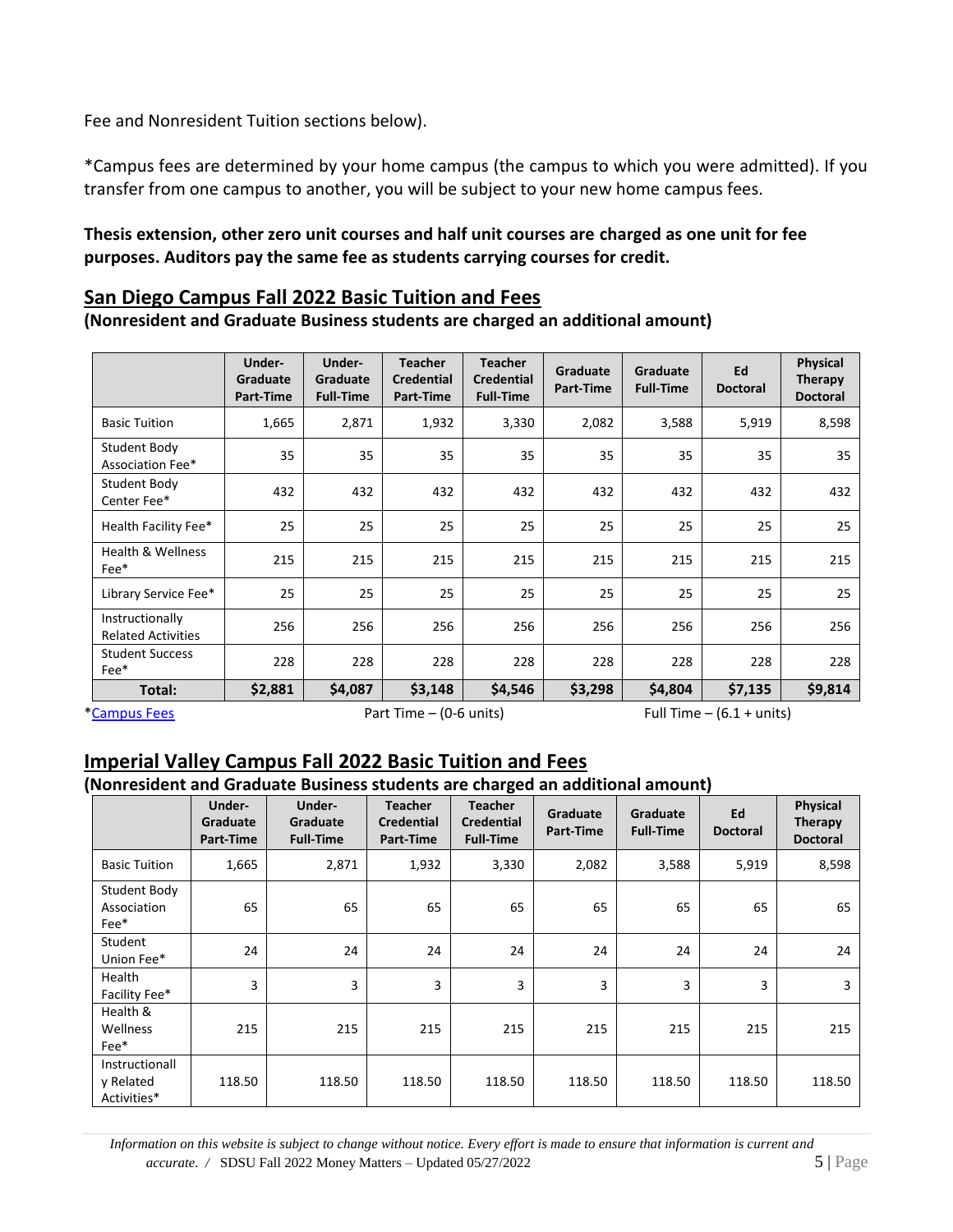| Student<br>Success Fee* | 72         | 72                        | 72         | 72         | 72         | 72         | 72                          |            |
|-------------------------|------------|---------------------------|------------|------------|------------|------------|-----------------------------|------------|
| Total:                  | \$2,162.50 | \$3,368.50                | \$2,429.50 | \$3.827.50 | \$2.579.50 | \$4,085.50 | \$6.416.50                  | \$9,095.50 |
| <i>*Campus Fees</i>     |            | Part Time $-$ (0-6 units) |            |            |            |            | Full Time $-$ (6.1 + units) |            |

#### <span id="page-5-0"></span>Student Involvement and Representation Fee \$2.00 (SIRF – Optional Fee)

The CSU Board of Trustees adopted the SIRF, establishing a stable funding model for the [California](http://www.csustudents.org/)  [State Student Association \(CSSA\).](http://www.csustudents.org/) The new funding model expands independence and builds capacity to engage students in advocacy and policy making. The funding model consists of a \$2 per-term fee assessed to each CSU student, on a voluntary basis, allowing the choice to opt-out each semester. SDSU students can opt out of this fee by logging into my.SDSU, selecting the following:

- 1. Select "Financial Account"
- 2. Select "Account Inquiry"
- 3. Click "SIRF Opt Out" button
- 4. Select Reason
- 5. Click "Opt Out"

The deadline for opting out of SIRF is 30 days after the term census date. For the Fall 2022 term that day is October 19, 2022.

#### <span id="page-5-1"></span>**Professional Program Fee**

Graduate students in the College of Business must pay **\$270 per unit** for all units taken as a requirement for graduation with the following degrees. This fee is in addition to Basic Tuition and Fees and Nonresident tuition.

- MS Accountancy
- MBA Master of Business
- MS Business Administration
- MS Information Systems

A fee waiver is available for courses that are not used to meet degree requirements (excluding prerequisite courses). Contact the Graduate Business Programs Office, EBA 448, for details.

#### **Your registration will be canceled if the Professional Program Fee is not paid by August 15, 2022.**

#### <span id="page-5-2"></span>Tuition for Nonresident Students (Foreign or Out-Of-State)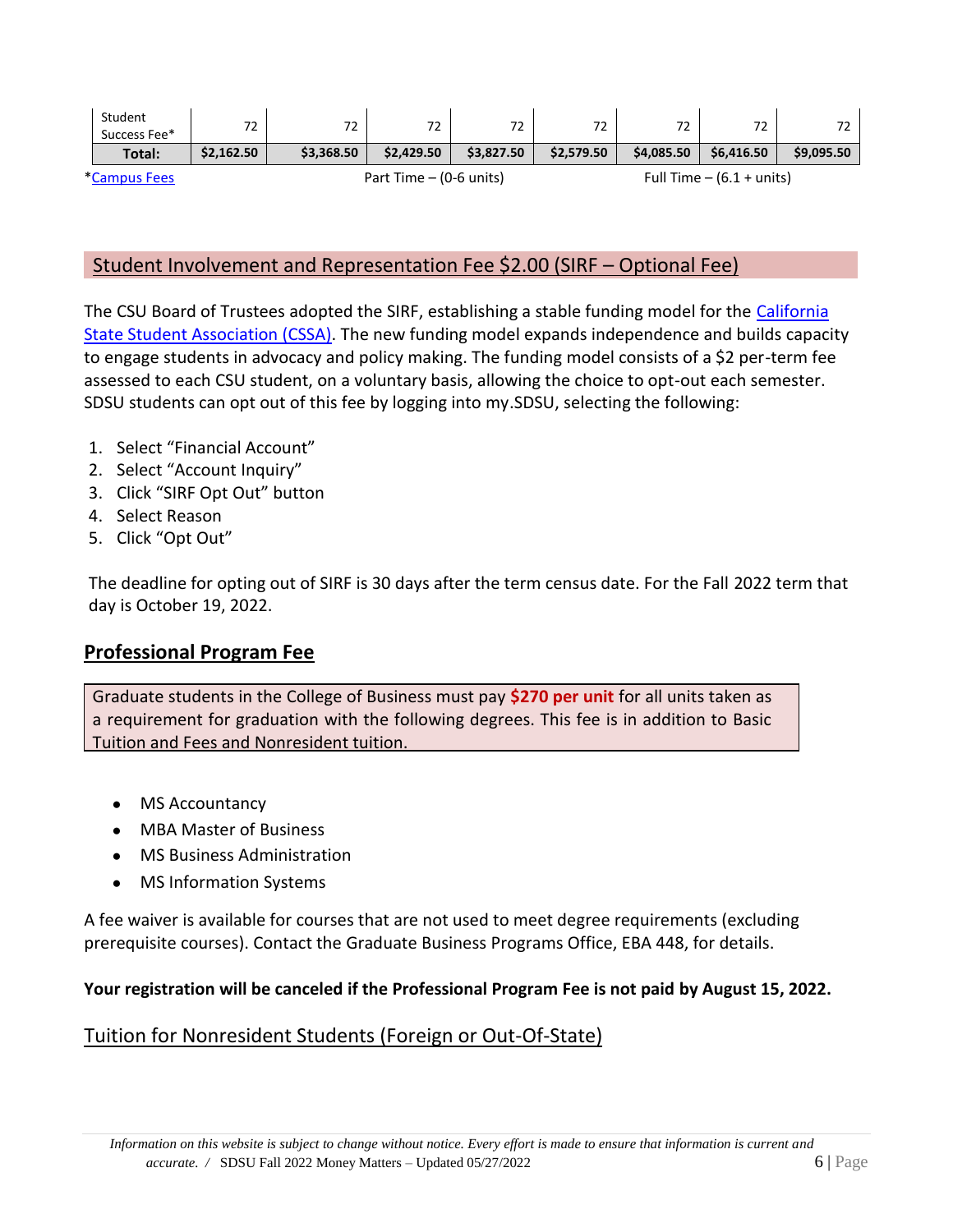In addition to Tuition and Fees, foreign and out-of-state students will be charged tuition for all units attempted at a rate of **\$396 per unit**.

For tuition purposes, zero unit and half-unit courses are counted as one unit. Auditors pay the same tuition as students carrying courses for credit.

Tuition for Nonresident students may be paid using any of the methods outlined under Payment Options. **Non-Resident Tuition must be paid in full by August 15, 2022**. If you are subject to nonresident tuition and do not pay in full prior to the due date, your enrollment will be canceled. Students can also avoid enrollment cancellation by enrolling in a Tuition Payment Plan.

Health Insurance (mandatory for foreign students) is approximately \$1,282.00 per year.

Minimum Payment Requirements for Foreign Students:

- Undergraduate foreign students must pay for, or sign a tuition fee installment payment agreement for a minimum of 12 units.
- Graduate foreign students must pay for, or sign a tuition fee installment payment agreement for a minimum of 9 units.

### <span id="page-6-0"></span>**Course Fees for Fall 2022 - Current TBD**

### <span id="page-6-1"></span>**Equitable Access Fee**

[Equitable Access](https://www.shopaztecs.com/t-equitableaccess.aspx) is a program that provides every SDSU undergraduate student access to their required textbooks by the first day of class, **all for \$22 per credit.** This program will provide all undergraduate students with access to their required course materials before the start of classes and they can keep that access through the add/drop date **(September 2, 2022 at 7:59 pm)** even if they opt out of the program. The program provides undergraduates with predictable pricing which allows them to budget for their course materials semester to semester.

Here is more information on [How the Equitable Access Program Works.](https://youtu.be/6fXigmi4mAE)

#### <span id="page-6-2"></span>**Immediate Access Fee**

The Immediate Access (IA) Program is designed to help graduate students save money and have digital access to their materials by the first day of class. The Immediate Access Program is a team effort between the Bookstore, San Diego State University, the faculty, and the publishers to provide students with the best cost savings. For more information about IA please [click here.](https://www.shopaztecs.com/t-immediateaccess-faq.aspx)

Use of this online textbook is free until **September 2, 2022 at 7:59 pm.** Your student account will be charged unless you opt out by the deadline above. To opt out, please click [here.](https://eva.aztecshops.com/immediateaccess)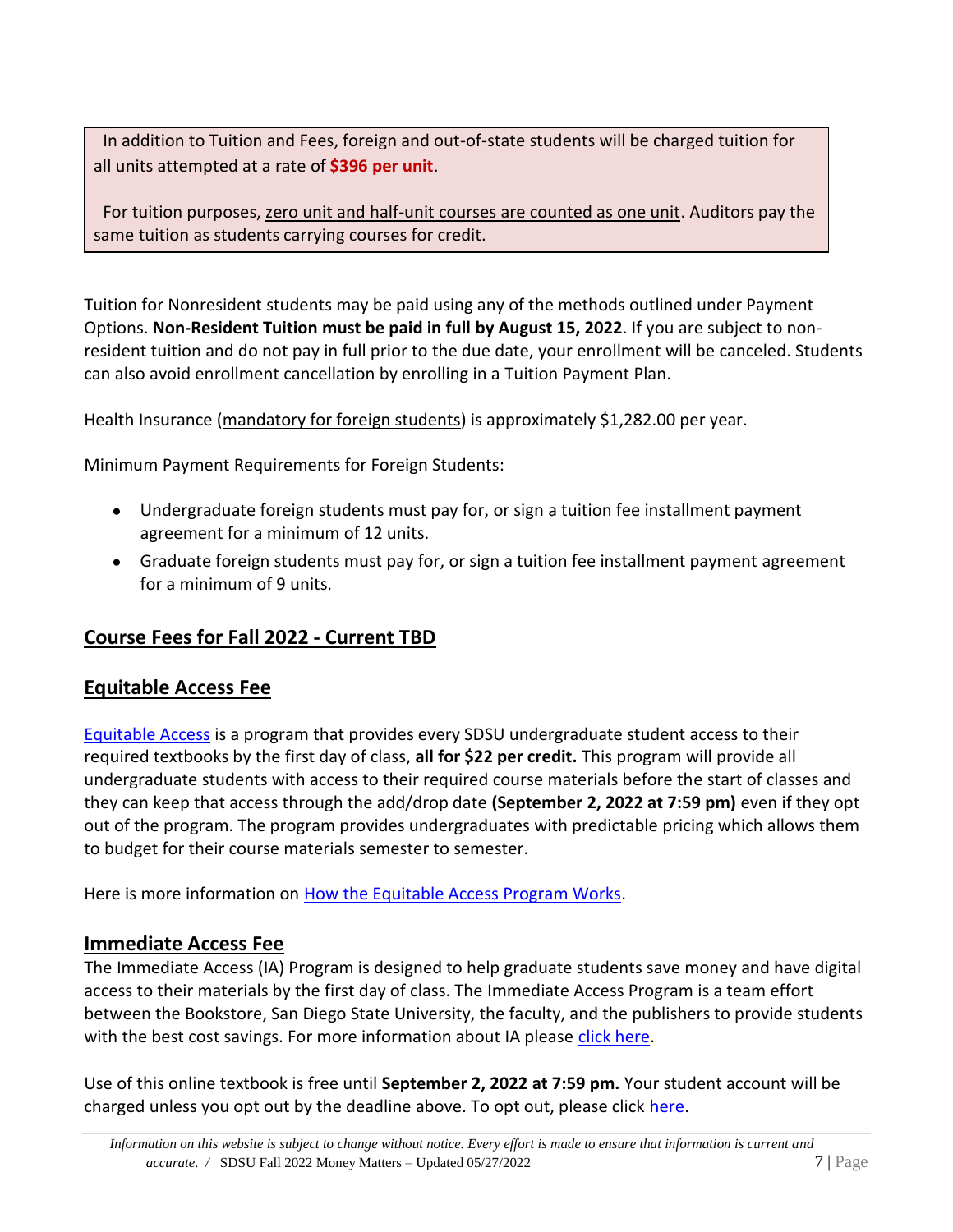### **Miscellaneous Campus Fees**

The following university services that have miscellaneous fees charged are payable when the service is rendered:

| <b>Fee Type</b>                                                                                    | <b>Amount</b>                                     |
|----------------------------------------------------------------------------------------------------|---------------------------------------------------|
| Adobe Creative Suite License Fee                                                                   | \$25.00 per year                                  |
| Administrative Citation Fee (enforcement of smoking, bicycling and skateboarding violations)       | \$75.00                                           |
| Application for Admission or Readmission (NONREFUNDABLE)                                           | \$70.00                                           |
| Athletic Winter Guard Membership Fee (rate range based on yearly travel plans)                     | \$1200 - \$1500                                   |
| Athletic Cheer Team Membership Fee (rate range based on planned competitions and available         | $$400 - Fall$                                     |
| resources)                                                                                         | \$200 - Fall                                      |
| Counseling Diversion Program Fee                                                                   | \$100.00                                          |
| Counseling Diversion Program Fee- Missed Appointment                                               | \$30.00                                           |
| Credential Application Fee (Established by and payable to the Commission on Teacher Credentialing) | \$55.00                                           |
| <b>Credential Evaluation Fee</b>                                                                   | \$25.00                                           |
| Credit by Exam Fee                                                                                 | \$100.00                                          |
| Diploma Replacement Fee                                                                            | \$12.00                                           |
| Document Copying Fee                                                                               | \$1.00 per page                                   |
| <b>Enrollment Confirmation Deposit (NONREFUNDABLE)</b>                                             | \$400.00                                          |
| Intent to Enroll Fee for Online BS/BA General Business Degree (CES) (NONREFUNDABLE)                | \$400.00                                          |
| First Year Experience Fee                                                                          | \$300.00                                          |
| Fingerprinting Fee (Live Scan)                                                                     | \$20.00 plus applicable<br>DOJ and FBI fees       |
| <b>Graduation Services Fee</b>                                                                     | \$103.00                                          |
| Graduate Experience Fee (opt-out)                                                                  | \$300.00                                          |
| Internet Reconnect Fee (wired/wireless)                                                            | \$150.00                                          |
| Interest Inventory Assessment Fee                                                                  | \$10.00                                           |
| Late Course Forgiveness Fee                                                                        | \$20.00                                           |
| Late Fee (Failure to meet administratively required appointment or time limit)                     | \$20.00                                           |
| Late Registration Fee (NONREFUNDABLE)                                                              | \$50.00                                           |
| Late Key Fee                                                                                       | \$30.00                                           |
| Latin Diploma Fee                                                                                  | \$22.00                                           |
| Lock and Locker Fee (optional)                                                                     | \$1.00                                            |
| Loss of or Damage to Library Materials                                                             | Replacement cost plus<br>service charge of \$8.00 |
| Lost key fee - Per Key (Late fee also charged when applicable)                                     | \$50.00                                           |
| Musical Instrument and Audio/Visual Equipment fee                                                  | \$20.00                                           |
| Music Recital Fee (half solo/junior recital)                                                       | \$80.00                                           |
| Music Recital Fee (full solo/senior recital)                                                       | \$100.00                                          |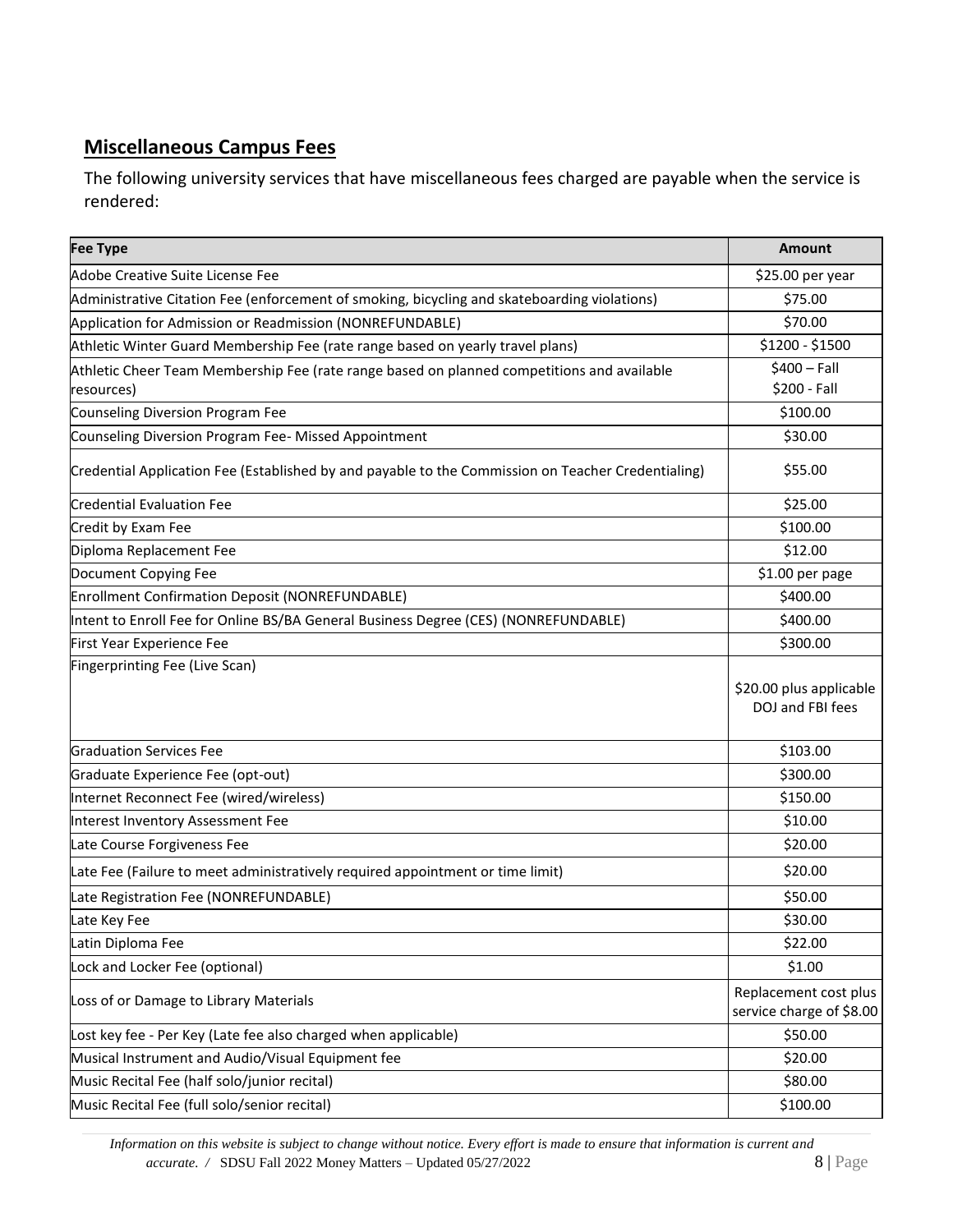| Photo-Identification Card (one-time cost to new undergraduate and graduate students at time of<br>registration (NONREFUNDABLE)                                                  | \$25.00                                     |
|---------------------------------------------------------------------------------------------------------------------------------------------------------------------------------|---------------------------------------------|
| Photo Identification Card Replacement Fee                                                                                                                                       | \$25.00                                     |
| Police Report Fee                                                                                                                                                               | \$10.00                                     |
| Registration Installment Plan Service Charge (NONREFUNDABLE)                                                                                                                    | \$60.00                                     |
| Resident Affiliate Program Fee (RAP)                                                                                                                                            | \$25.00                                     |
| Returned Payment Fee (Late fee also charged when applicable)                                                                                                                    | \$35.00                                     |
| Student Health Services (No Show Fee charged for missing appointments at SHS)                                                                                                   | \$25.00                                     |
| Teacher Education Credential Application Processing/Advising Fee                                                                                                                | \$25.00                                     |
| Towel Fee (optional)                                                                                                                                                            | \$4.00                                      |
| Tow Fee                                                                                                                                                                         | \$150.00                                    |
| Transcript of record, official (per transcript)                                                                                                                                 | \$15.00                                     |
| Official Transcript of Record - On Demand (per transcript) (\$25.00 for the first transcript and \$10.00 for<br>each additional on demand transcript printed at the same time.) | \$25.00                                     |
| Tuition (Foreign and Out-of-State) Installment Plan Service Charge                                                                                                              | equal to 10% of each<br>installment payment |
| Vehicle Boot Fee                                                                                                                                                                | \$150.00                                    |

### <span id="page-8-0"></span>**Late Registration Fee**

The Late Registration Fee (\$50) pertains to students who enroll after registration has closed. Students admitted late to the university may be exempted from this fee. **For the Fall 2022 term, students who pay their Basic Tuition Fees after August 21, 2022, will be assessed a late registration fee.**

### <span id="page-8-1"></span>**Parking Permits Fees and Information**

Fall 2022 semester parking permits can be purchased online through the **AZTEC Parking Portal**.

For additional information regarding parking permits, please visit **Parking Support Services**.

Waiver of Parking Fees: Section 42201 of Title 5, California Code of Regulations, provides for the waiver of campus parking fees for students with disabilities who have been issued a DMV placard or license plate, and who meet low-income requirements. For further information regarding eligibility, contact [Student Disability Services](http://www.sa.sdsu.edu/sds) (Calpulli Center 3101).

### <span id="page-8-2"></span>**SDSU Card Office Fee and Information**

All new students are required to purchase an [SDSU photo identification card,](http://sdsucard.sdsu.edu/) which permits use of campus services, such as student activities, athletic events, library privileges, etc. All new students should submit \$25.00 for the ID card in addition to other fees paid. After payment is made, students can obtain their ID card from the SDSU Card Office.

The [SDSU Card Office i](http://sdsucard.sdsu.edu/)s located in Student Services West, Room 2620. Current office hours are Monday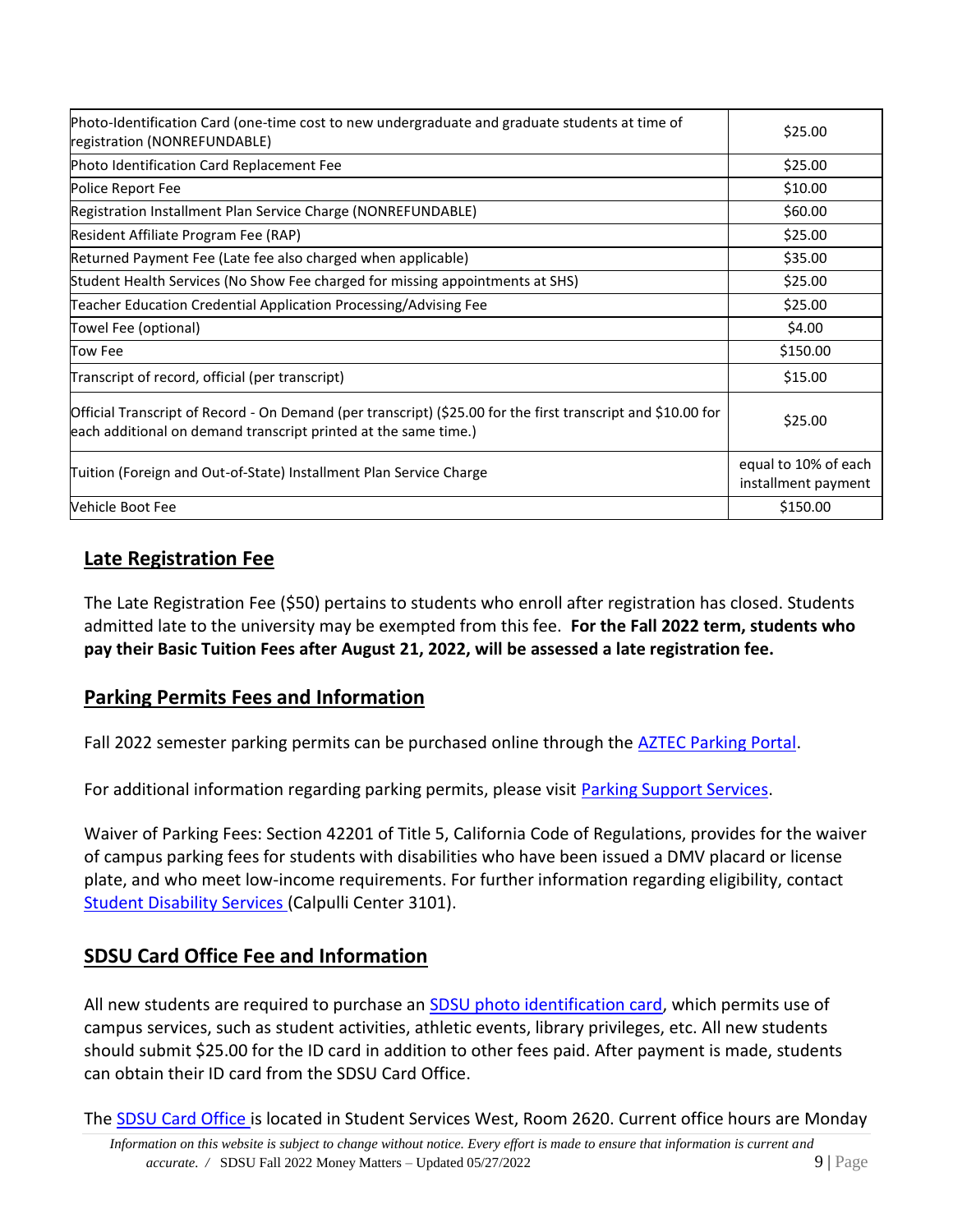and Wednesday, 9 a.m. – 4:00 p.m. For additional information visit the [SDSU Card Office.](https://bfa.sdsu.edu/financial/student/sdsucard)

### <span id="page-9-0"></span>**Payment Options**

**Please Note: The due date for fall 2022 Basic Tuition & Fees is August 15th .**

### <span id="page-9-1"></span>**Online – ACH (Electronic Check):**

You may pay your Basic Tuition and Fees and other charges using the [ACH payment option.](https://commerce.cashnet.com/sdsuebill) This is just like writing a check. There is no additional charge for this option. You will need your bank routing and checking account number; which is not the same as your debit card number.

If your payment is returned by the bank to the Student Account Services Office for any reason, you will be billed a \$35.00 dishonored payment charge and a \$20 late fee when applicable (this fee applies to all forms of payment that are returned by your bank). Non-payment of Tuition and Fees may result in cancellation of your registration and withholding of further services until all financial liabilities have been resolved.

The university reserves the right to refuse payments by electronic check from those individuals who have previously had items returned unpaid by their bank.

**Please Note:** If your electronic check writing privileges are revoked, you will have to wait one (1) year to be reinstated.

### <span id="page-9-2"></span>**Online – Credit Card:**

Students are able to use MasterCard, Visa, American Express, and Discover Card to pay Basic Tuition and Fees using CASHNet™ SmartPay, our secure third party vendor. Student Account Services does not accept credit cards for in-person payment of Basic Tuition and Fees. Payments made using CASHNet™ SmartPay are normally posted to the student's account in real time. CASHNet™ SmartPay assesses each customer a 2.65% service charge based on the transaction amount. Se[e.](https://commerce.cashnet.com/sdsuebill) [CashNet™ website](https://commerce.cashnet.com/sdsuebill) for more details

If your payment is returned by the bank to the Student Account Services Office for any reason, you will be billed a \$35.00 dishonored payment charge and a \$20 late fee when applicable (this fee applies to all forms of payment that are returned by your bank). Non-payment of Basic Tuition and Fees may result in cancellation of your registration and withholding of further services until all financial liabilities have been resolved.

### <span id="page-9-3"></span>**Mail – Check or Certified Funds**

Basic Tuition and Fees may be paid in full by personal check, money order, or certified funds. Checks should be made payable to SDSU. In order to have your payment processed on time, print the fee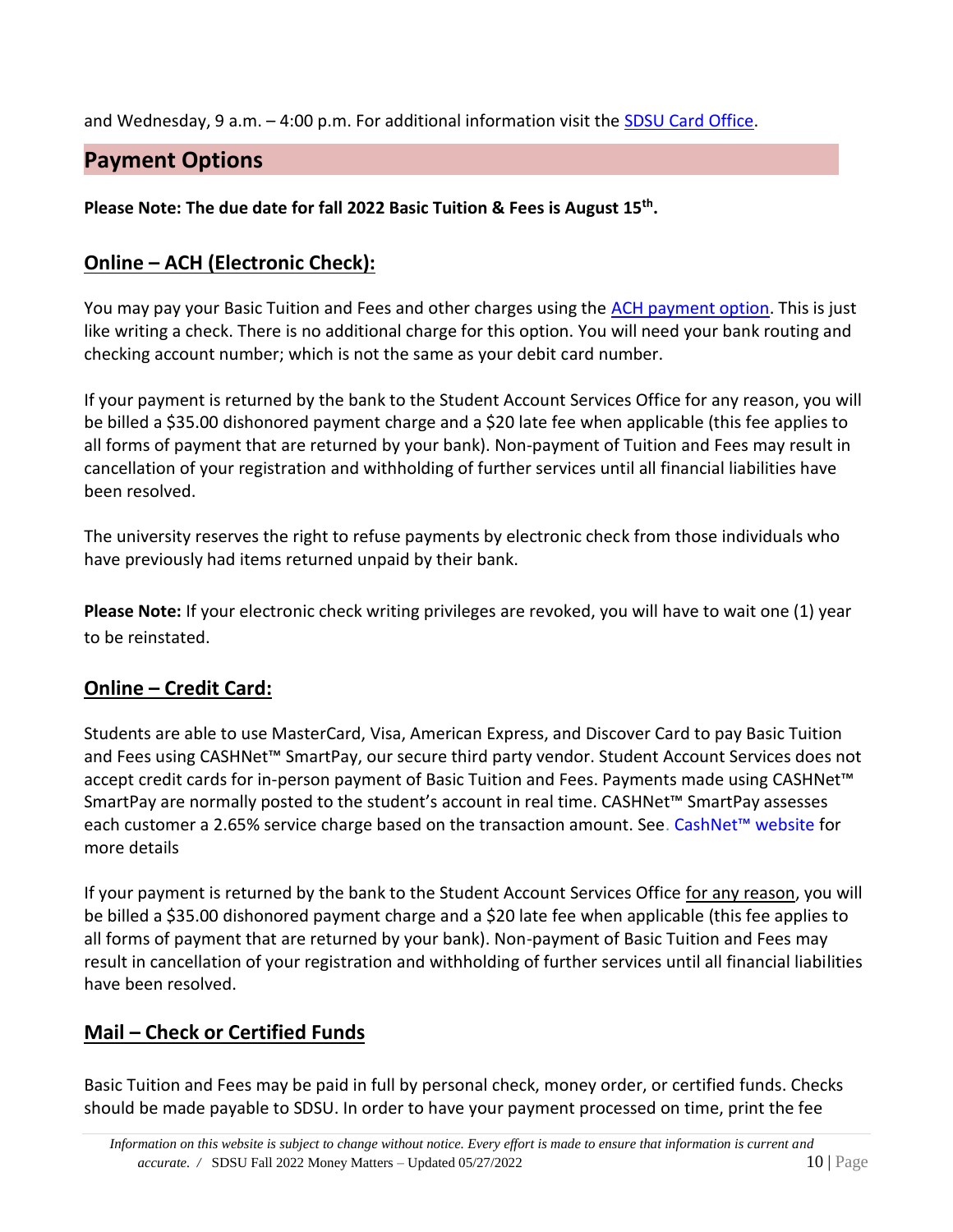payment coupon found here and submit it (via mail or Student Account Services drop box) with your payment prior to your payment deadline.

Your Tuition and Fee payment coupon and check should be mailed to:

SDSU Student Account Services 5500 Campanile Drive San Diego, CA 92182-7425

Checks are accepted for the exact amount of the payment. Overpayments of \$10.00 or less are refunded only upon request.

If your payment is returned by the bank to the Student Account Services Office for any reason, you will be billed a \$35.00 dishonored payment charge and a \$20 late fee when applicable (this fee applies to all forms of payment that are returned by your bank). Non-payment of Tuition and Fees may result in cancellation of your registration and withholding of further services until all financial liabilities have been resolved.

The university reserves the right to refuse payments by personal check from those individuals who have previously had items returned unpaid by their bank.

**Please Note:** If your check writing privileges are revoked, you will have to wait one (1) year to petition to be reinstated

### <span id="page-10-0"></span>Wire Transfer Payments

Students paying in foreign currencies should use our International Funds Transfer (IFT) option in my.SDSU. Payments in foreign currencies are made via Western Union and automatically posted to the student account once received. Wire transfers through Western Union offer favorable exchange rates and eliminate bank fees typically charged for wire transfers. For more information on making payments through Western Union, please click [here.](https://www.youtube.com/watch?v=8Q9eqyw_lxY)

### 529 Plan Payments

A 529 plan is a tax-advantaged savings account designed to be used for the beneficiary's education expenses. The account holder can use the funds to pay all or a portion of a student's Tuition and Fees at SDSU. We recommend that you request funds a month in advance to ensure that our office receives payment in time for registration.Visit our **[529 Plan](https://bfa.sdsu.edu/financial/student/529-plan)** webpage for detailed information.

### <span id="page-10-1"></span>Tuition Payment Plans in my.SDSU

**The Basic Tuition and Fee Installment Plan (California Residents)** can only be submitted online via my.SDSU and selecting the "Financial Account" tile. [An initial payment](https://commerce.cashnet.com/cashnetf/SelfServe/eBillLogin.aspx?client=SDSUPROD) of \$1216.00 (mandatory campus fees) must be submitted in addition to the \$60.00 Installment Plan Service Charge for a total of \$1276.00.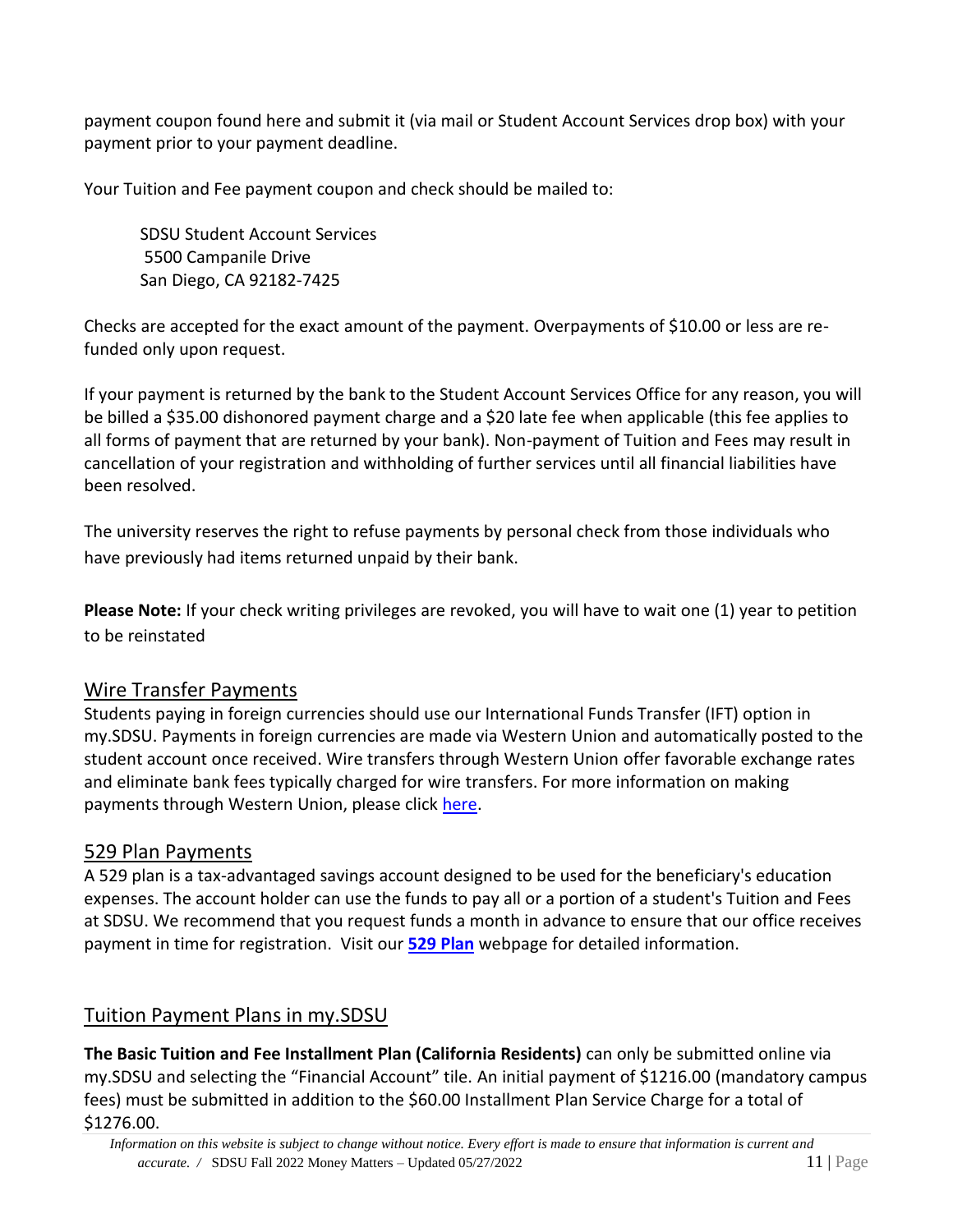For Imperial Valley students, the initial payment will be \$497.50 + \$60 service fee.

**The Non-Resident Tuition Installment Plan (Out of State/Foreign)** requires an initial payment of your full Basic Tuition and Fees (listed on the Tuition and Fees table above). Your remaining nonresident tuition will be split into 3 equal installments including a service charge totaling 10%. Each installment will be due on September 20, October 20, and November 20, 2022.

The initial payment for both plans must be paid to avoid enrollment cancellation.

Parking fees and other miscellaneous fees may not be paid in installments.

#### **What are the due dates for the Tuition Payment Plans?**

| Installment #'s | <b>Installment Due Date</b> |
|-----------------|-----------------------------|
|                 | September 20, 2022          |
| #2              | October 20, 2022            |
| #3              | November 20, 2022           |

#### **[How do I sign up for a](https://bfa.sdsu.edu/financial/student/installmentplans) Tuition Payment Plan?**

Students can enroll in a Tuition Payment Plan by logging into [my.SDSU](https://my.sdsu.edu/) and selecting the following:

- 1. Select the "Financial Account" tile
- 2. Select "Account Services"
- 3. Select "Enroll in Payment Plan"

#### **After I have made my initial payment, how do I pay my remaining installments?**

Student Account Services will send payment reminders to students prior to each due date. To make installment payments, students should log into their my.SDSU account, select the "Financial Account" tile, followed by "Make Payment". Installment payments can be made by one of the payment options listed above. A 2.65% CASHNet™ SmartPay service charge is accessed if you choose to pay with a debit or credit card. There are no additional service charges if you pay using the ACH option.

#### **I am participating in Late Registration. Can I still use the Basic Tuition and Fee Installment Plan?**

Yes, following the initial payment, you will be billed for the \$50 late registration fee plus a \$20 late fee. The additional fees will be billed to your account following the add/drop date. You can view your bill by logging into my.SDSU and selecting the "Financial Account" tile.

#### **I am a Global Campus student, can I enroll in a Basic Tuition Installment Plan?**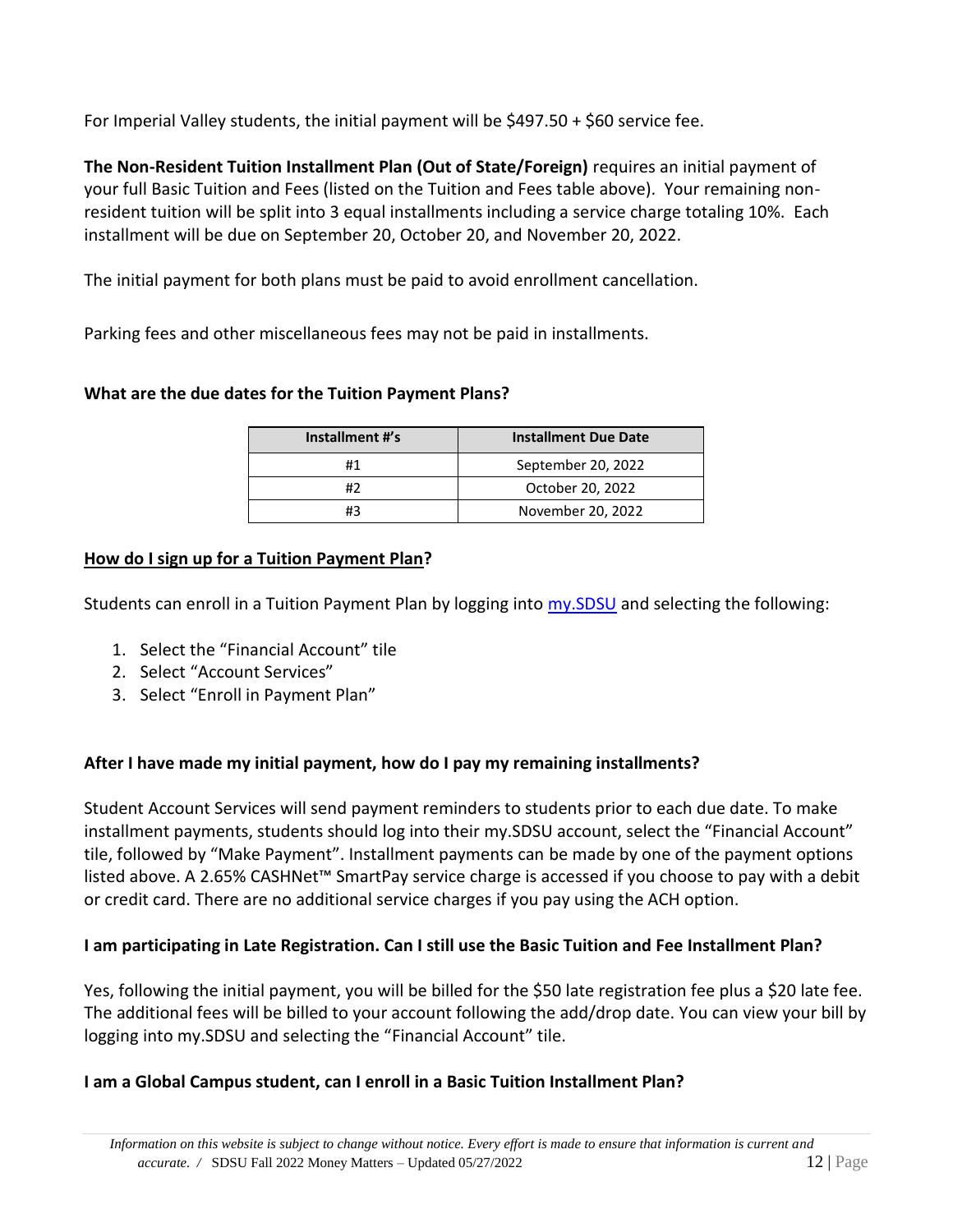Unfortunately at this time, the Basic Tuition Installment Plan is not available for students taking classes through Global Campus.

### <span id="page-12-0"></span>**Fee Waivers**

In some instances, student's tuition and fees may be partially or fully paid by outside agencies or waivers.

### **CSU - Over 60 Fee Waiver Program**

San Diego State University offers a fee waiver program for California residents 60 years of age and older. Both undergraduate and post-baccalaureate students may participate in the program. The program waives the \$70.00 admission application fee and most of the Basic Tuition and Fees. The student will be responsible for paying a substantially reduced fee each semester in order to attend. Please contact [Student Account Services](http://www.sdsu.edu/sas) for the current fee amount. Participants must apply for admission during the regular application filing period and be admitted under regular SDSU admission requirements.

Participants register for classes on a space-available basis after regularly matriculated students have completed registration. For additional information, contact the **Prospective Student Center** at (619) 594-6336.

### **CSU - Alan Pattee Scholarships**

If you are the child of a deceased public law enforcement or fire suppression employee who was killed in the course of their respective duties, you will not be charged system-wide mandatory fees or any mandatory campus fees at any California State University campus. For information refer to the Alan Pattee Scholarship Act, California Education Code, Section 68121. Please be aware that you are still responsible for fees not waived by the Alan Pattee Scholarship.

New students qualifying for these benefits need to contact the [Prospective Student Center.](http://arweb.sdsu.edu/es/admissions/contact.html) Current students need to contact the **Office of the Registrar** to determine eligibility.

#### **Third Party Billing/Approved Fee Waivers**

If an outside agency (agency, government program, Employee Fee Waiver, etc.) is paying all or part of your Basic Tuition and Fees, you will need to send a copy of your authorization letter to Student Account Services. Failure to do so will result in your fees being deducted from your financial aid award. Students submitting authorization to bill a third party for their fees will be held responsible for the payment if the third party agency fails to pay the fees within the semester of attendance.

Students should submit their authorization to Student Account Services prior to August 15, 2022 to avoid cancellation.

### **Veterans Readiness and Employment (Chapter 31)**

Veterans receiving Veterans Readiness and Employment benefits (Chapter 31) must contact the Campus Veterans Affairs Office (Student Services West 1661) to obtain a payment authorization form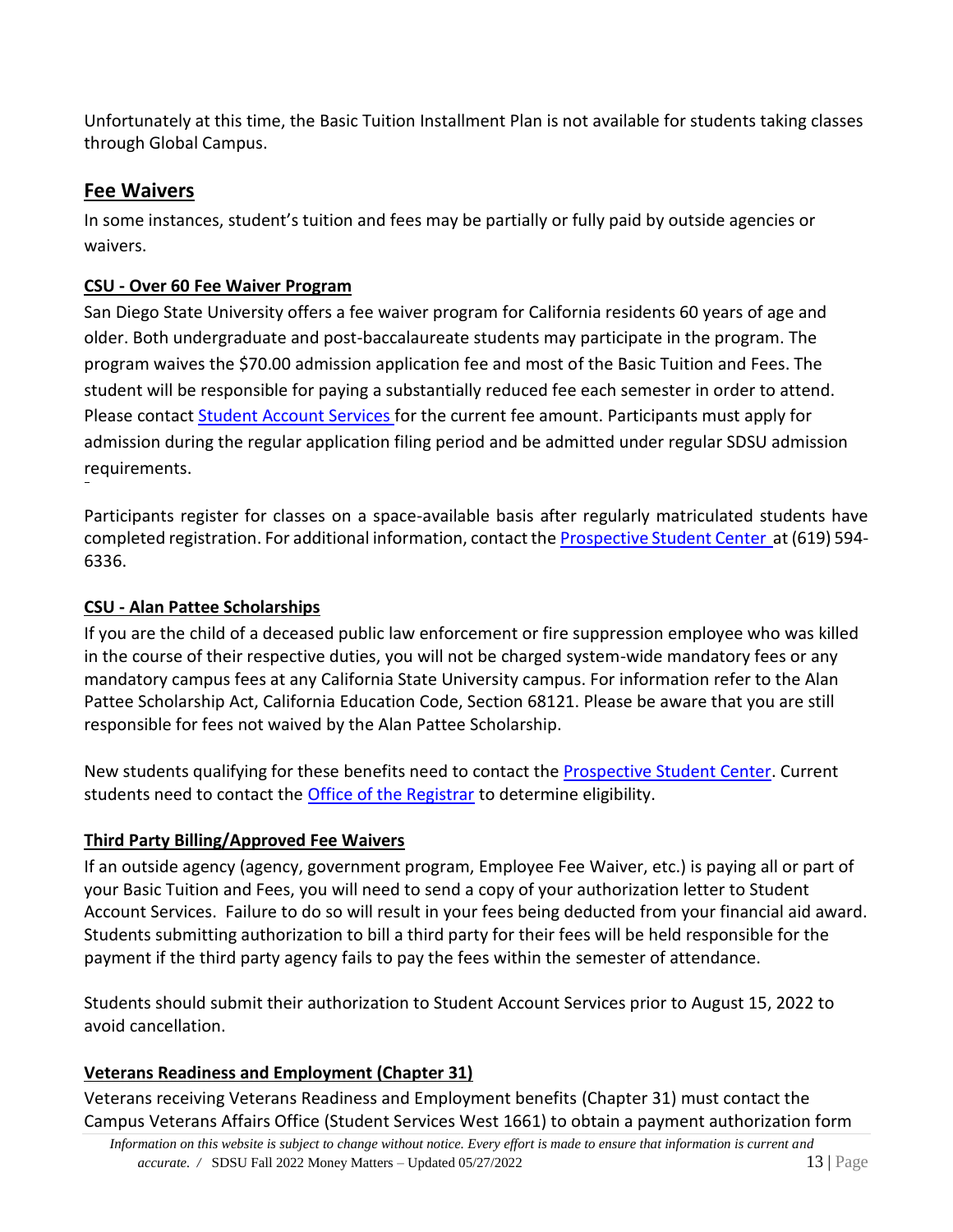to submit to the Student Account Services office by their fee payment deadline.

#### **VA Post 911 GI Bill Benefits**

Veterans receiving Post 911 GI Bill benefits must contact the campus Veterans Affairs Office (Student Services West 1661) and turn in an approved VA Certificate of Eligibility (COE) by their fee payment deadline.

#### **Cal Vet Fee Waiver- Eligible Dependents of Deceased or Disabled Veterans**

Eligible dependents receiving the Cal Vet fee waiver must submit an approved letter of eligibility issued by the County VA for the current Academic Year to the campus Veterans Affairs office (Student Services West 1661). This must be submitted by your fee payment deadline. Once submitted the VA Office will notify Student Accounts of your eligibility to register for classes. Please note that the Cal Vet Fee waiver will only waive the CSU system wide basic tuition fee; all other mandatory campus fees are required to be paid by the student each semester.

#### **Tuition Assistance for Active Duty and Reservist**

To determine your eligibility for TA, please contact your Education Service Officer (ESO) for details. Active Duty military service members please visit your service-specific portal to learn more about Tuition Assistance policies.

- [Navy](https://www.navycollege.navy.mil/)
- [Marine Corps](https://www.usmc-mccs.org/articles/how-do-i-apply-for-tuition-assistance/)
- [Coast Guard](https://www.forcecom.uscg.mil/Our-Organization/FORCECOM-UNITS/ETQC/Voluntary-Education/Active-Duty/)
- [Army](https://www.armyignited.com/)
- [Air Force \( Site is only accessible on a military base\)](https://federation.prod.cce.af.mil/sso/authenticate/?u=https%3a%2f%2fwww.my.af.mil%2fgcss-af%2fUSAF%2fep%2fhome.do&m=GET&r=t)

#### Once approved, submit your approved TA Authorization to SDSU Student Account Services.

| <b>DoD Military Tuition Assistance Per Unit Rates</b> |               |  |  |
|-------------------------------------------------------|---------------|--|--|
| Class Level                                           | Per Unit Rate |  |  |
| Undergraduate                                         | \$555.00      |  |  |
| Undergraduate - Out of State                          | \$951.00      |  |  |
| <b>Teacher Credential</b>                             | \$644.00      |  |  |
| Teacher Credential - Out of State                     | \$1,040.00    |  |  |
| Graduate                                              | \$694.00      |  |  |
| Graduate - Out of State                               | \$1,090.00    |  |  |
| Distance Learning - Undergraduate                     | \$531.00      |  |  |
| Distance Learning - Graduate                          | \$975.00      |  |  |

#### **Exonerated Persons Waiver**

In compliance with Assembly Bill No. 703, any student who has been exonerated (as that term is defined in Section 3007.05 of the Penal Code) will not be charged any system wide mandatory fees (ex. Basic Tuition, Professional Program Fees, Doctoral Program Tuition Fees, and application fees) if the student meets all of the following conditions:

● Completes and submits the Free Application for Federal Student Aid (FAFSA).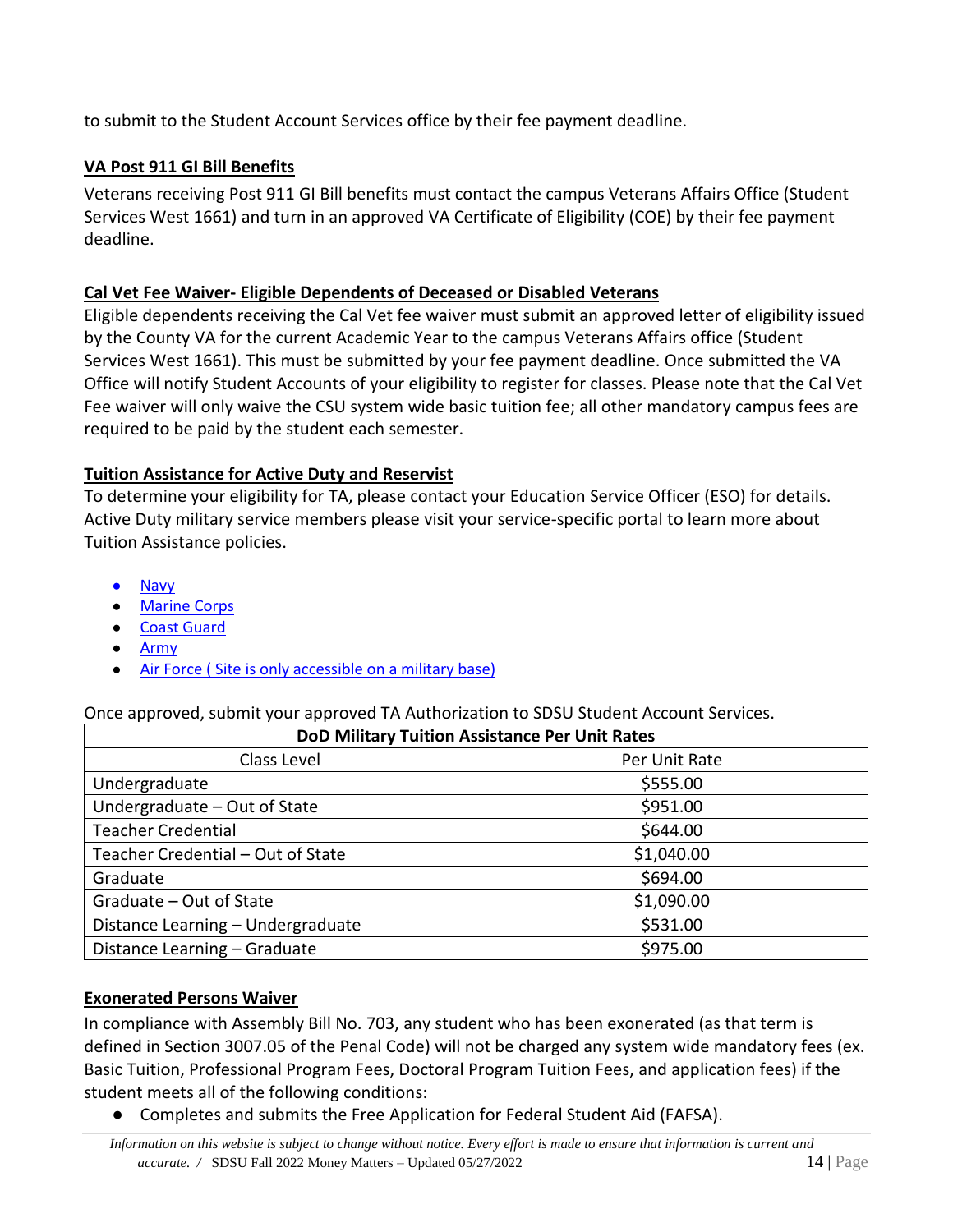- Meets the financial need requirements established for Cal Grant A.
- A student shall not have the student's mandatory system wide tuition or fees waived pursuant to this subdivision in excess of the equivalent of six years of full-time attendance in an undergraduate program.
- A person who is eligible for a waiver of tuition or fees under this section may receive a waiver for each academic year during which the person applies for that waiver, but an eligible person may not receive a waiver of tuition or fees for a prior academic year.
- The waiver of tuition or fees under this section shall apply only to a person who is determined to be a resident of this state pursuant to this chapter.
- Students eligible for this waiver are still required to pay mandatory campus fees.

#### **Current or Former Foster Youth Waiver**

The California State University (CSU) Foster Youth Tuition Waiver is available for current and former foster care youth who are enrolled at a California State University campus in an undergraduate program. The purpose of the CSU Foster Youth Tuition Waiver is to provide increased access for current and former foster youth to higher education by providing a tuition waiver.

Students are exempt from paying the system wide tuition fee (this covers only state-supported courses) at any CSU campus. The tuition fee waiver only applies to the system wide mandatory tuition fee and application fee. It does not apply to campus-based mandatory fees. The waiver does not include campus fees, housing, books transportation or other costs of attendance. The amount of the waiver may be reduced by any state or federal aid, including scholarships or grants, received by the student for the academic year or semester/quarter.

#### Eligibility Criteria

- Is 25 years of age or younger.
- Has been in foster care for at least 12 consecutive months after reaching 10 years of age.
- Is under a current foster care placement order by the juvenile court.
- Was under a foster care placement order by the juvenile court upon reaching 18 years of age.
- Was adopted, or entered guardianship, from foster care.
- Completes and submits the Free Application for Federal Student Aid (FAFSA)

<span id="page-14-0"></span>This waiver would apply after other applicable federal and state need-based financial aid is awarded. For more information visit [https://www2.calstate.edu/attend/student-services/foster](https://www2.calstate.edu/attend/student-services/foster-youth/Pages/Foster-Care-CSU-Tuition-Fee-Waiver.aspx)[youth/Pages/Foster-Care-CSU-Tuition-Fee-Waiver.aspx](https://www2.calstate.edu/attend/student-services/foster-youth/Pages/Foster-Care-CSU-Tuition-Fee-Waiver.aspx)

### <span id="page-14-1"></span>**Disbursement of Financial Aid and Scholarship Funds**

All financial aid and scholarship payments are processed and disbursed by Student Account Services:

### <span id="page-14-2"></span>**Notification and Schedule**

Disbursement begins 10 days prior to the first day of classes of each semester and continues throughout the semester as new awards are processed or changes to awards occur.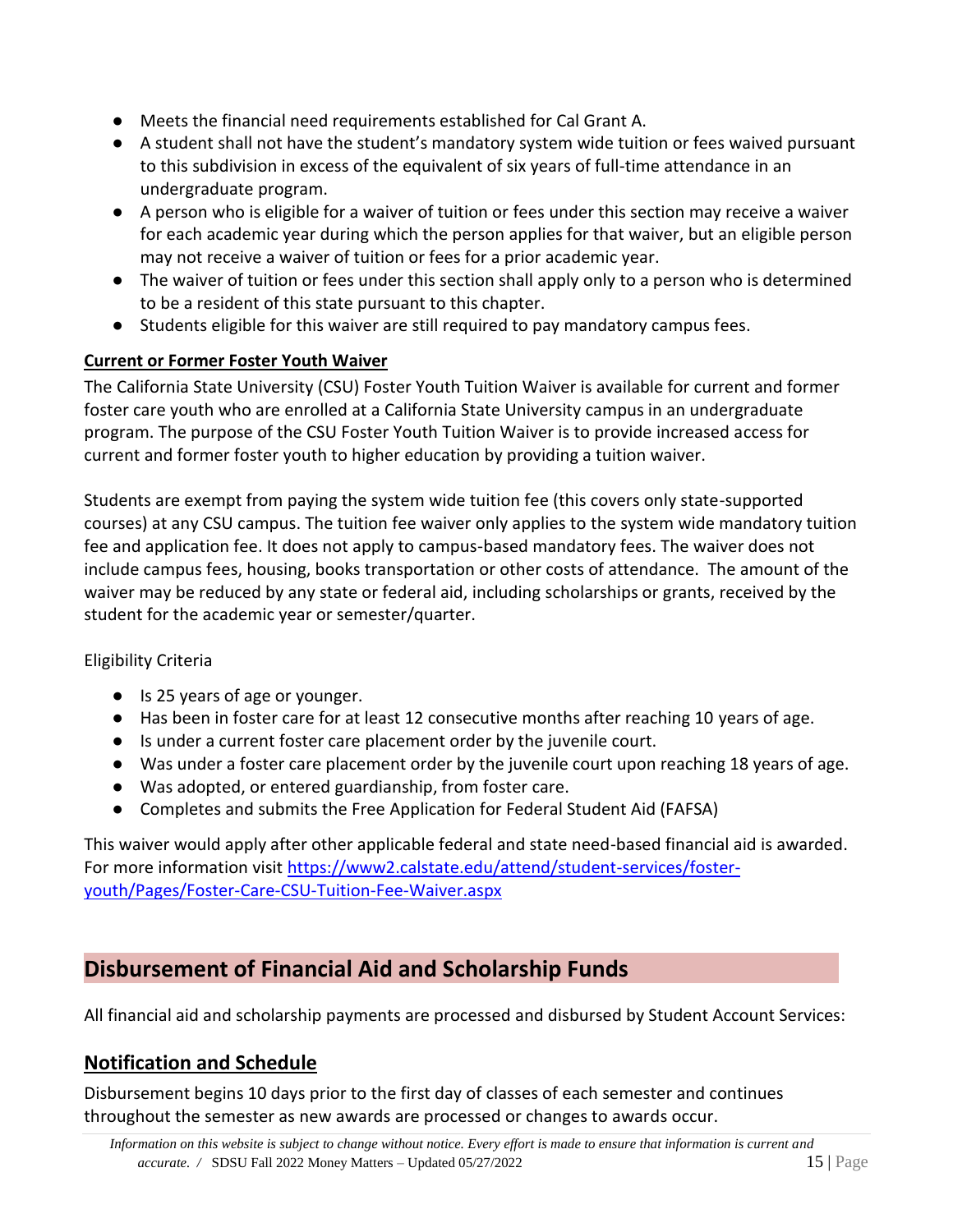San Diego State University policy is to apply financial aid and/or scholarship funds directly to charges for the semester's basic tuition and fees, residence hall charges, and other institutional expenses (including financial aid overpayments) before releasing funds to you. Past due bills and other student account charges may delay the disbursement of funds until they are paid. Student Account Services will send you an email notice when your financial aid or scholarship funds are deposited to your bank account.

Direct Deposit is normally run on the following schedule:

- Mondays For disbursement to bank account, by Thursday
- Wednesdays For disbursement to bank account, by the following Monday
- Friday For disbursement to bank account, by the following Wednesday

### <span id="page-15-0"></span>**Receiving Your Funds**

At SDSU, eRefund (Direct Deposit) is the easiest, fastest and most secure way for students to receive financial aid and scholarships (the amount after institutional charges are deducted). Your refund may be deposited directly into your personal checking or savings account at your bank.

To enroll in direct deposit, log into your my.SDSU account and visit the student center.

{Please note that the bank does not disburse money into bank accounts on holidays.}

### <span id="page-15-1"></span>**Parent Loans**

Parents can authorize the university to disburse excess funds from their Parent Loan directly to the student. Please see the Parent Loan request form for more details. When Parent PLUS Loan funds are available, any outstanding university charges are deducted and the remaining funds mailed to the parent or borrower or if the parent/borrower has authorized, the remaining funds will be deposited to the student's designated bank account. If mailed, Parent Loan checks are normally printed on the following schedule:

- Mondays Checks are mailed either Monday or Tuesday
- Wednesdays Checks are mailed either Wednesday or Thursday
- Fridays Checks are mailed either Friday or Monday

### <span id="page-15-2"></span>**View Disbursement Information**

To view a summary of how your financial aid disbursement was applied to your charges, please log into my.SDSU and click on the "Financial Account" Tile, followed by "Account Inquiry" and selecting "Account Activity".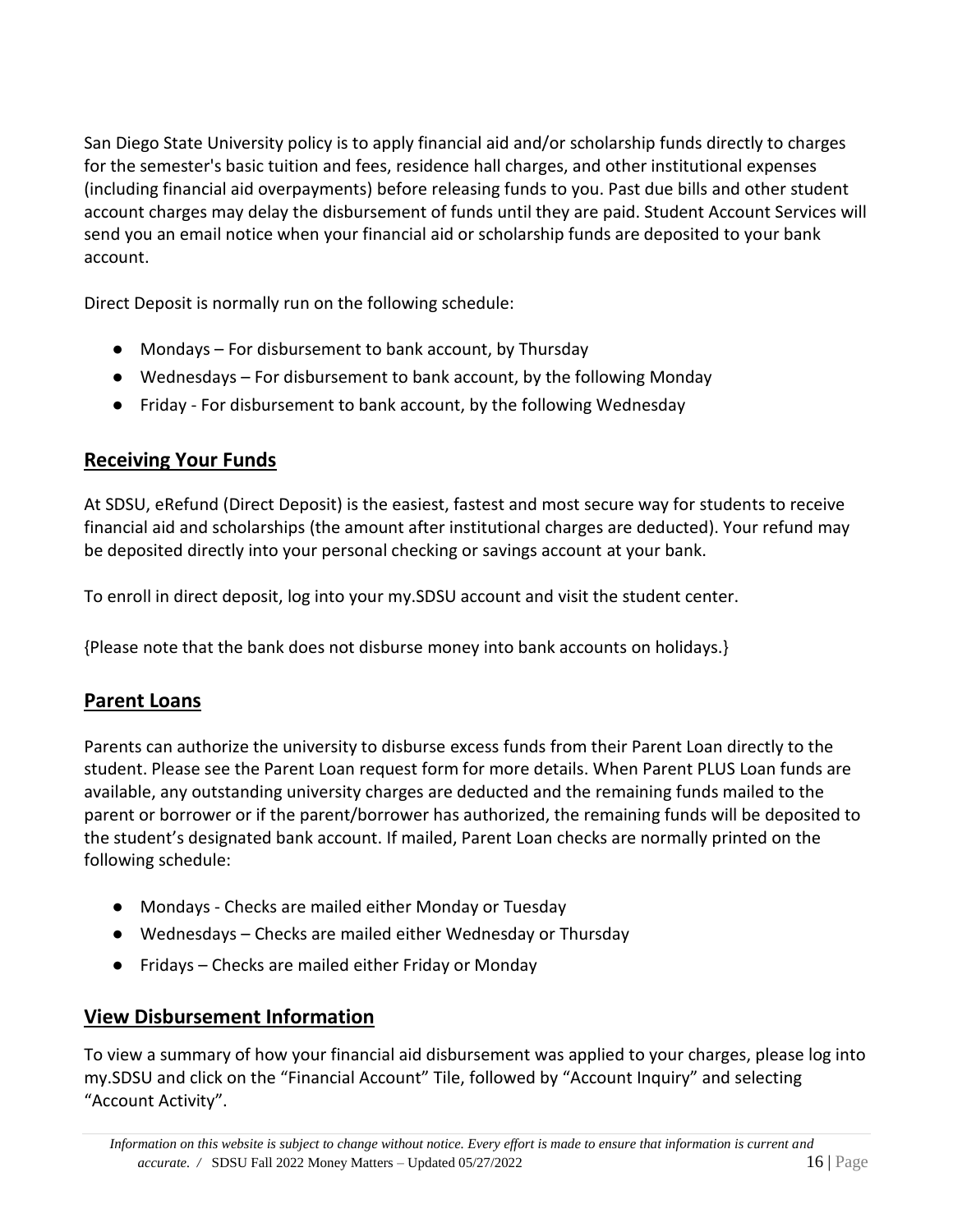Before funds can be disbursed, you must be enrolled at least half time and you must resolve any financial aid and student account holds affecting your aid. For some types of aid, you may need to complete additional information before disbursement of funds.

- $\circ$  Cal Grant A or B Access Grant A student may request that their Cal Grant A or B Access Grant be disbursed directly to them. This request can be made at any time; however, if the grant has already been disbursed, the request would affect only future payments. The request may be made in person to Student Account Services.
	- California Dream Act Service Grant Students will be notified via their student email account when checks are available to pick up from Student Account Services.
- $\circ$  Federal Work-Study paychecks are disbursed monthly based on hours worked the previous month as submitted on a timesheet to your supervisor.

### <span id="page-16-0"></span>**Refunds of Non – Financial Aid Funds**

If you are due a refund for either withdrawing from the university by the withdrawal deadline or dropping units by the schedule adjustment deadline you may enroll in eRefund to have the funds directly deposited into a personal checking or savings account.

Here are directions for enrolling in direct deposit:

- 1. Log into my.SDSU
- 2. Click on the "Financial Account"
- 3. Select "Account Services"
- 4. Select "Enroll in Direct Deposit"

If you do not enroll in direct deposit, you will receive your refund in the following form:

- Basic Tuition and Fees paid using Checks, Money Orders, Certified Funds, Cash or Debit Cards, will receive the refund in the form of a SDSU check. All refund checks are mailed to the address on file with the [Office of the Registrar.](http://www.sdsu.edu/registrar) Make sure that your address is updated on your [SDSU](https://sunspot.sdsu.edu/pls/webapp/web_menu.login/) [Webportal t](https://sunspot.sdsu.edu/pls/webapp/web_menu.login/)o ensure timely delivery of your refund.
- Tuition and Fees paid online using our electronic Check /Savings accounts (ACH) process, will receive an electronic refund to the account used to make the payment.
- Tuition and Fees paid online using Credit Cards (CashNet<sup>™</sup> SmartPay), will receive an electronic refund back to the credit card used to make the payment.

Tuition and fees paid by a 3<sup>rd</sup> party, (e.g. employer, government or military, foreign agency, etc.),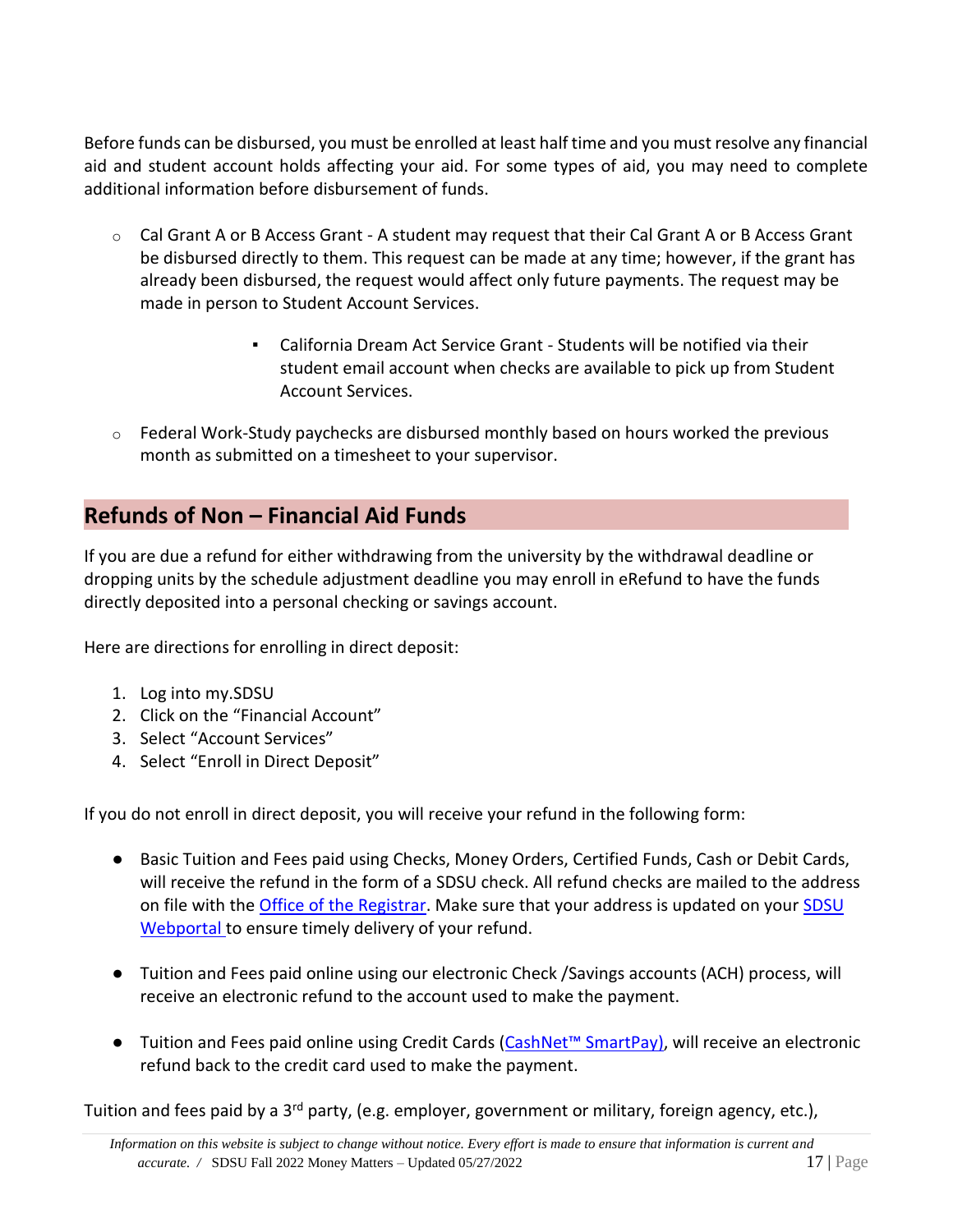payments will be refunded back to the 3<sup>rd</sup> party according to the regulations as stated in Section 41802 of Title 5 in the California Code of Regulations and following the Return to Title IV calculations.

Information concerning any aspect of the refund of fees may be obtained from [Student Account](http://www.sdsu.edu/sas) [Services.](http://www.sdsu.edu/sas)

Refunds may be applied against other amounts due to the university.

### <span id="page-17-0"></span>**Refund Policy**

Regulations governing the refund of mandatory fees, including nonresident tuition, are included in Section 41802 of Title 5, California Code of Regulations. For purposes of the refund policy, mandatory fees are defined as those system-wide fees and campus fees that are required to be paid in order to enroll in state-supported academic programs at the California State University.

### <span id="page-17-1"></span>**Return to Title IV**

When a student who has received Title IV financial aid withdraws or otherwise fails to complete a period of enrollment for which he or she was charged, the institution is required to determine if a refund must be made to the student or if unearned aid must be returned to the federal accounts.

Calculations will be based on the withdrawal date and the percentage of the period of enrollment completed. If Title IV funds have been disbursed during the enrollment period, aid will first be returned by the institution to the programs in the order listed below as required by law and determined by the university. If funds have been disbursed directly to the student, he or she may be required to repay any unearned aid. In some cases where eligibility for aid exceeds the amount disbursed, the regulations allow for a post-withdrawal disbursement, the university will notify you of the process required to receive the funds.

Title IV Financial Aid consists of the following programs:

- Unsubsidized William D. Ford Federal Direct Loan
- Subsidized William D. Ford Federal Direct Loan
- William D. Ford Federal Direct PLUS Loan
- Federal Pell Grant
- Federal Supplemental Educational Opportunity Grant (FSEOG)
- Federal Teach Grant

## <span id="page-17-2"></span>**Full refund**

To receive a full refund of Basic Tuition and Fees, Nonresident Tuition and Professional Program fee, you must officially withdraw, or otherwise cancel your registration prior to the first day of instruction for the term. A refund administrative fee of \$21.00 will be withheld. Students are not required to file a refund application.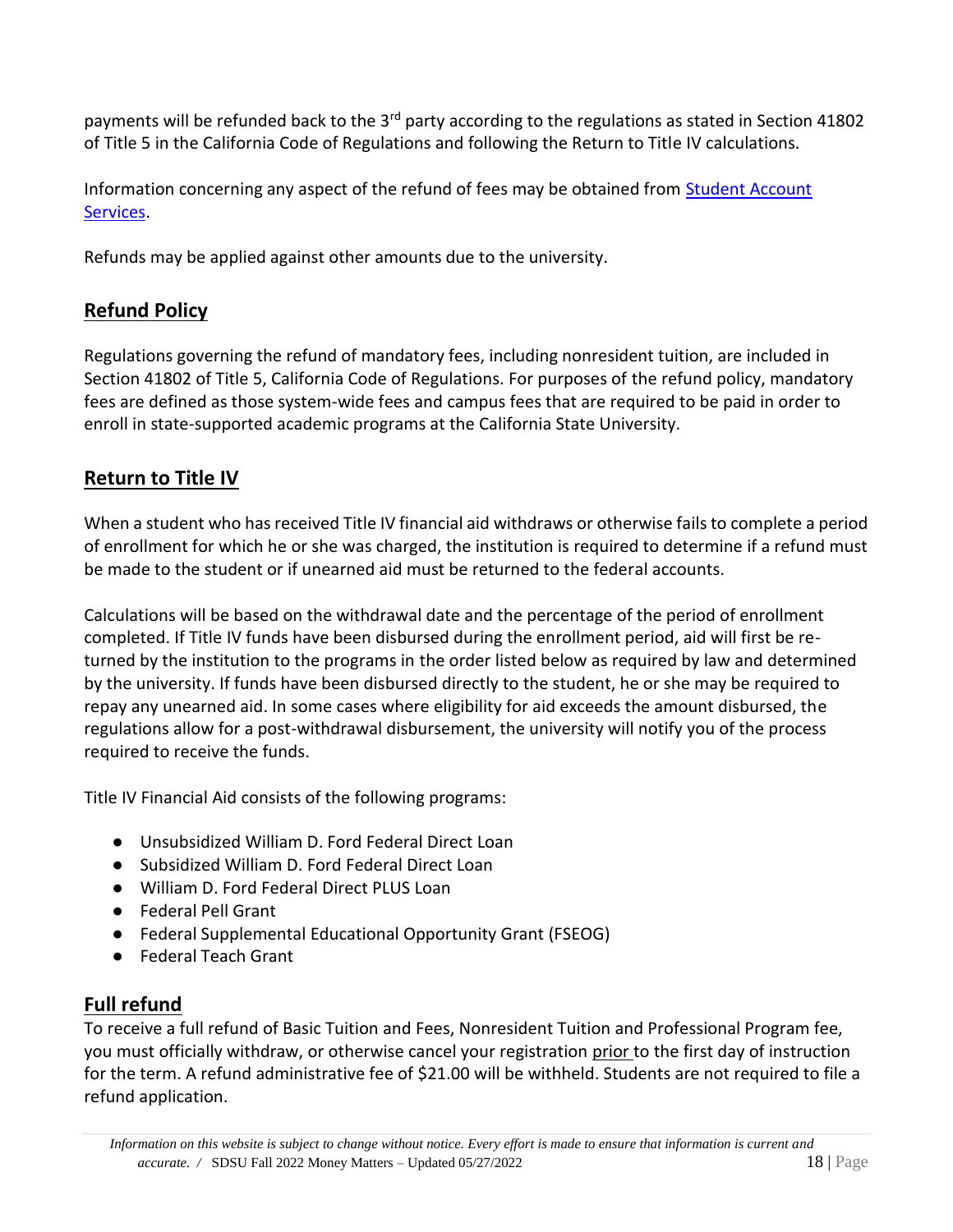Please note: if you do not complete the official withdrawal process, and only drop your classes online, your refund will not be processed until after the census date.

Students will also receive a full refund of mandatory fees under the following circumstances:

- The tuition and fees were assessed or collected in error.
- The course for which the tuition and fees were assessed or collected was canceled by the university.
- The University makes a delayed decision that the student was not eligible to enroll in the term for which the fees were assessed and collected and the delayed decision was not due to incomplete or inaccurate information provided by the student.
- The student was activated for compulsory military service.

### **Tuition and Fees Prorated Refund Schedule (see schedules below)**

Starting with the first day of instruction, refunds for complete withdrawal or cancellation of registration will be prorated based on the date of withdrawal and the percentage of the period of enrollment completed. A refund administrative fee of \$21.00 will be withheld. It is not necessary to file an application for refund.

Prorated refunds will be processed for a student's complete withdrawal up to the 60 percent point of the term. A student who withdraws from the university after the 60 percent point in the academic period, or fails to officially withdraw from the campus shall not be entitled to any refund of Basic Tuition and Fees. After the drop/add deadline of the semester, schedule adjustments are only permitted for extremely serious, documented cases involving health or accident.

#### <span id="page-18-0"></span>Fall 2022 Tuition and Fees Prorated Refund Schedule

| <b>Withdrawal Date</b> | <b>Days Attended</b> | <b>Percent Refunded</b> |
|------------------------|----------------------|-------------------------|
| 8/22/2022              |                      | 99.167%                 |
| 8/23/2022              | $\overline{2}$       | 98.333%                 |
| 8/24/2022              | 3                    | 97.500%                 |
| 8/25/2022              | 4                    | 96.667%                 |
| 8/26/2022              | 5                    | 95.833%                 |
| 8/27/2022              | 6                    | 95.000%                 |
| 8/28/2022              |                      | 94.167%                 |
| 8/29/2022              | 8                    | 93.333%                 |
| 8/30/2022              | 9                    | 92.500%                 |
| 8/31/2022              | 10                   | 91.667%                 |
| 9/1/2022               | 11                   | 90.833%                 |
| 9/2/2022               | 12                   | 90.000%                 |
| 9/3/2022               | 13                   | 89.167%                 |
| 9/4/2022               | 14                   | 88.333%                 |
| 9/5/2022               | 15                   | 87.500%                 |
| 9/6/2022               | 16                   | 86.667%                 |

 *Information on this website is subject to change without notice. Every effort is made to ensure that information is current and accurate. /* SDSU Fall 2022 Money Matters – Updated 05/27/2022 19 | Page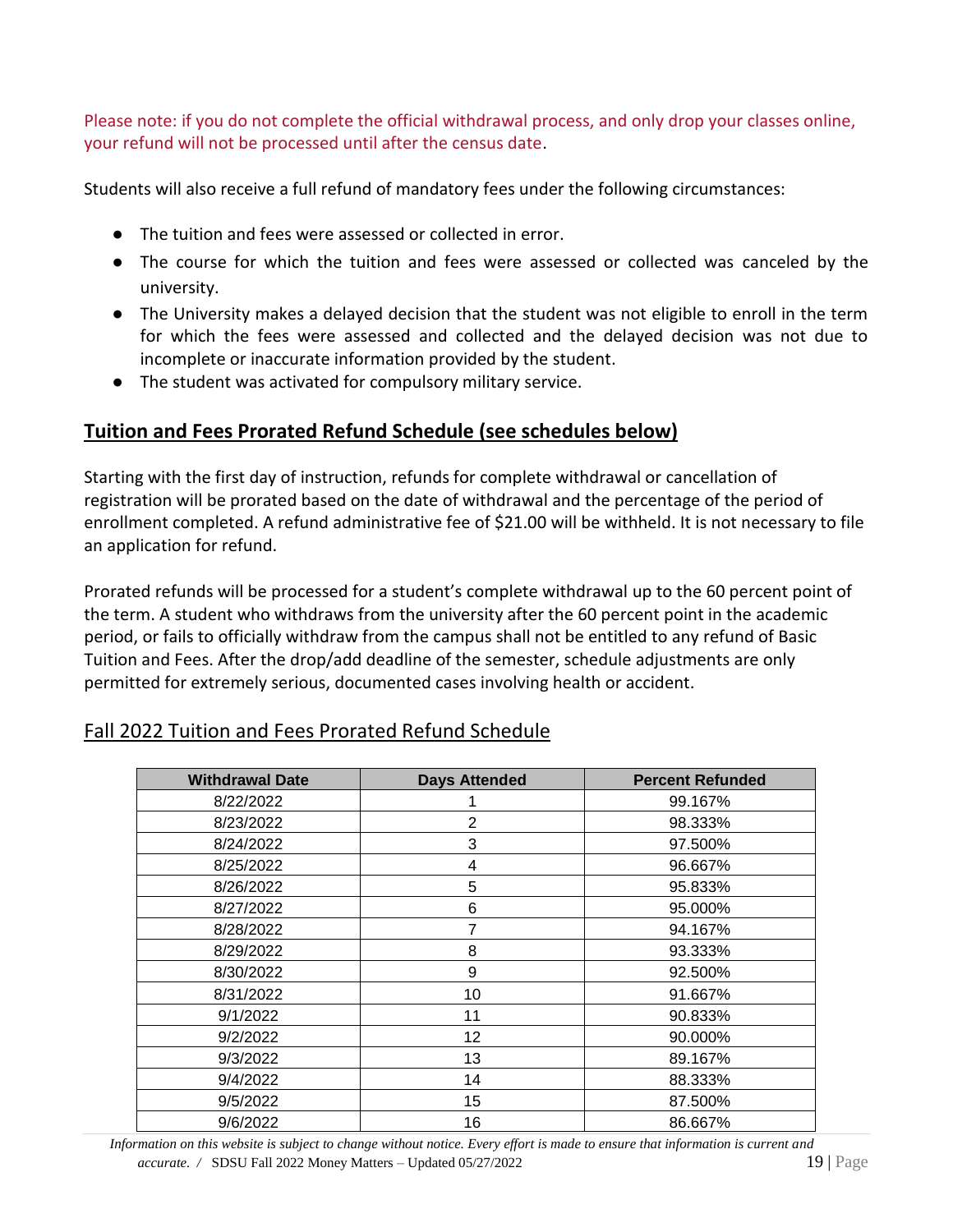| 9/7/2022   | 17 | 85.833% |
|------------|----|---------|
| 9/8/2022   | 18 | 85.000% |
| 9/9/2022   | 19 | 84.167% |
| 9/10/2022  | 20 | 83.333% |
| 9/11/2022  | 21 | 82.500% |
| 9/12/2022  | 22 | 81.667% |
| 9/13/2022  | 23 | 80.833% |
| 9/14/2022  | 24 | 80.000% |
| 9/15/2022  | 25 | 79.167% |
| 9/16/2022  | 26 | 78.333% |
| 9/17/2022  | 27 | 77.500% |
| 9/18/2022  | 28 | 76.667% |
| 9/19/2022  | 29 | 75.833% |
| 9/20/2022  | 30 | 75.000% |
| 9/21/2022  | 31 | 74.167% |
| 9/22/2022  | 32 | 73.333% |
| 9/23/2022  | 33 | 72.500% |
| 9/24/2022  | 34 | 71.667% |
| 9/25/2022  | 35 | 70.833% |
| 9/26/2022  | 36 | 70.000% |
| 9/27/2022  | 37 | 69.167% |
| 9/28/2022  | 38 | 68.333% |
| 9/29/2022  | 39 | 67.500% |
| 9/30/2022  | 40 | 66.667% |
| 10/1/2022  | 41 | 65.833% |
| 10/2/2022  | 42 | 65.000% |
| 10/3/2022  | 43 | 64.167% |
| 10/4/2022  | 44 | 63.333% |
| 10/5/2022  | 45 | 62.500% |
| 10/6/2022  | 46 | 61.667% |
| 10/7/2022  | 47 | 60.833% |
| 10/8/2022  | 48 | 60.000% |
| 10/9/2022  | 49 | 59.167% |
| 10/10/2022 | 50 | 58.333% |
| 10/11/2022 | 51 | 57.500% |
| 10/12/2022 | 52 | 56.667% |
| 10/13/2022 | 53 | 55.833% |
| 10/14/2022 | 54 | 55.000% |
| 10/15/2022 | 55 | 54.167% |
| 10/16/2022 | 56 | 53.333% |
| 10/17/2022 | 57 | 52.500% |
| 10/18/2022 | 58 | 51.667% |
| 10/19/2022 | 59 | 50.833% |
| 10/20/2022 | 60 | 50.000% |
| 10/21/2022 | 61 | 49.167% |
| 10/22/2022 | 62 | 48.333% |
| 10/23/2022 | 63 | 47.500% |
| 10/24/2022 | 64 | 46.667% |

*Information on this website is subject to change without notice. Every effort is made to ensure that information is current and accurate.* / **SDSU** Fall 2022 **Money Matters** – **Updated 05/27/2022** *Page accurate. / SDSU Fall 2022 Money Matters - Updated 05/27/2022*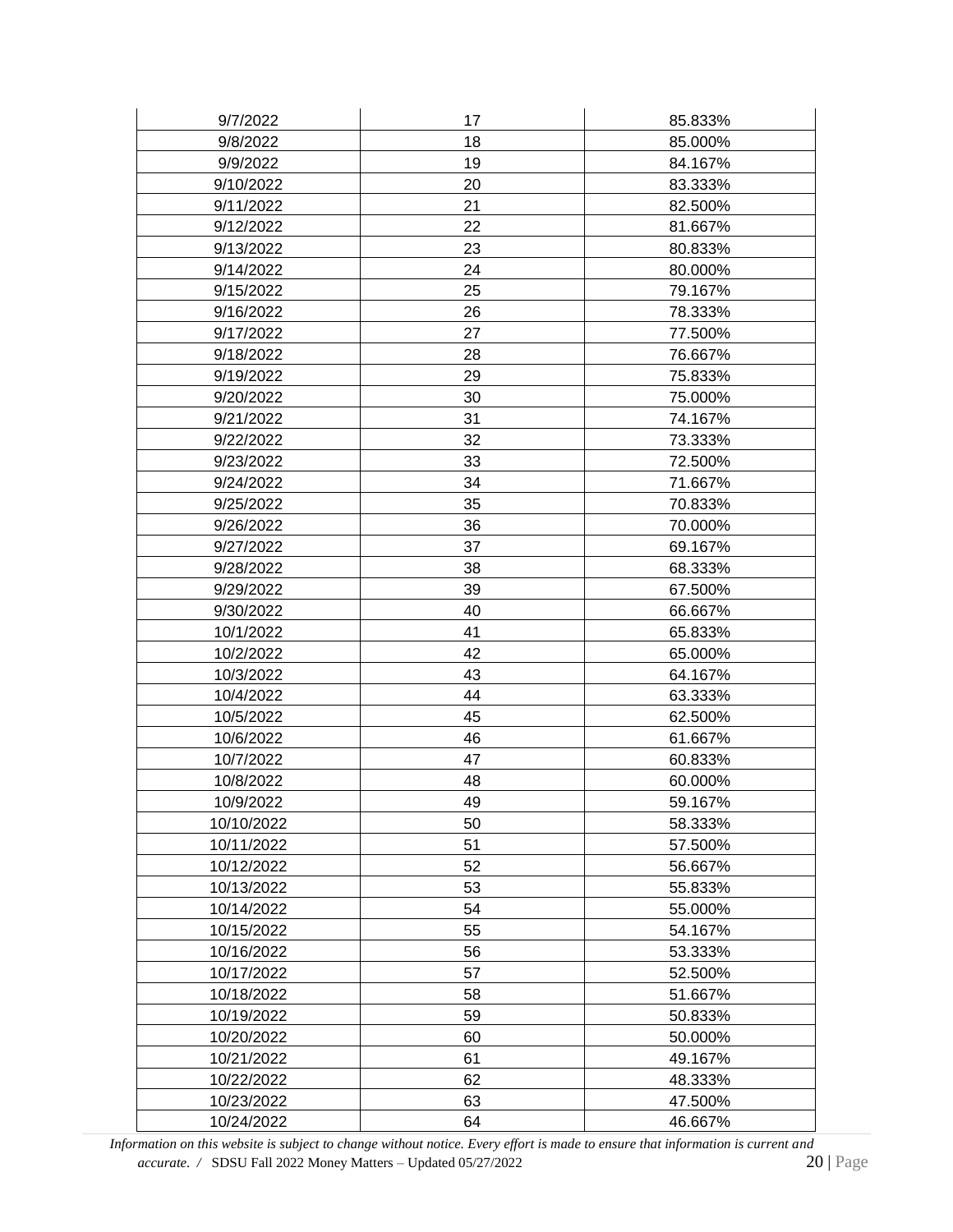| 10/25/2022 | 65 | 45.833% |
|------------|----|---------|
| 10/26/2022 | 66 | 45.000% |
| 10/27/2022 | 67 | 44.167% |
| 10/28/2022 | 68 | 43.333% |
| 10/29/2022 | 69 | 42.500% |
| 10/30/2022 | 70 | 41.667% |
| 10/31/2022 |    | 40.833% |
| 11/1/2022  | 72 | 40.000% |

\*No refund after this date.

### <span id="page-20-0"></span>**Fall 2022 Student Parking Fee Refund Schedule**

Parking Fee Refund information is available on the Parking Services website under the [Permit](http://go.sdsu.edu/dps/permits.aspx) link.

### <span id="page-20-1"></span>**Appeal Process – Petition for Special Consideration**

An appeals process exists for students who feel that individual circumstances warrant exceptions from published policy. Students should file a "[Petition for Special Consideration](https://docs.google.com/forms/d/e/1FAIpQLSdrFiyAL6txD3Ecy1J568vt2crqJ8BQckUUqGPJhMxYMHJc8A/viewform)" obtainable at Student Account Services. Petitions must be filed with Student Account Services prior to the end of the twelfth week of classes.

Petitions outside the scope of published policy in accordance with the deadlines stated in the Class Schedule, Catalog, and registration material are approved only when applicants can demonstrate exceptional circumstances and the chief financial officer or designee determines that the university did not earn Basic Tuition and Fees.

The following situations are typical of those for which "exceptional circumstances" is an appropriate justification for reviewing accounts:

- 1. Unexpected Medical Situation: verifiable accident, illness, or personal problems serious enough to cause withdrawal from the University.
- 2. Schedule adjustments based on department recommendation.
- 3. Death in the immediate family.
- 4. Other unusual or very special cases, considered on a case-by-case basis.

The following situations would not fall under "exceptional circumstances":

- 1. Grade anticipated in class is not sufficiently high, or the student is failing.
- 2. Dissatisfaction with course material, instructional method, and/or professor.
- 3. Class is harder than expected.
- 4. Pressure of other classes, participation in social activities, or lack of motivation.
- 5. Inability to pay.
- 6. Work conflict.

The petition is intended for students who dropped classes outside of the dates listed on the refund